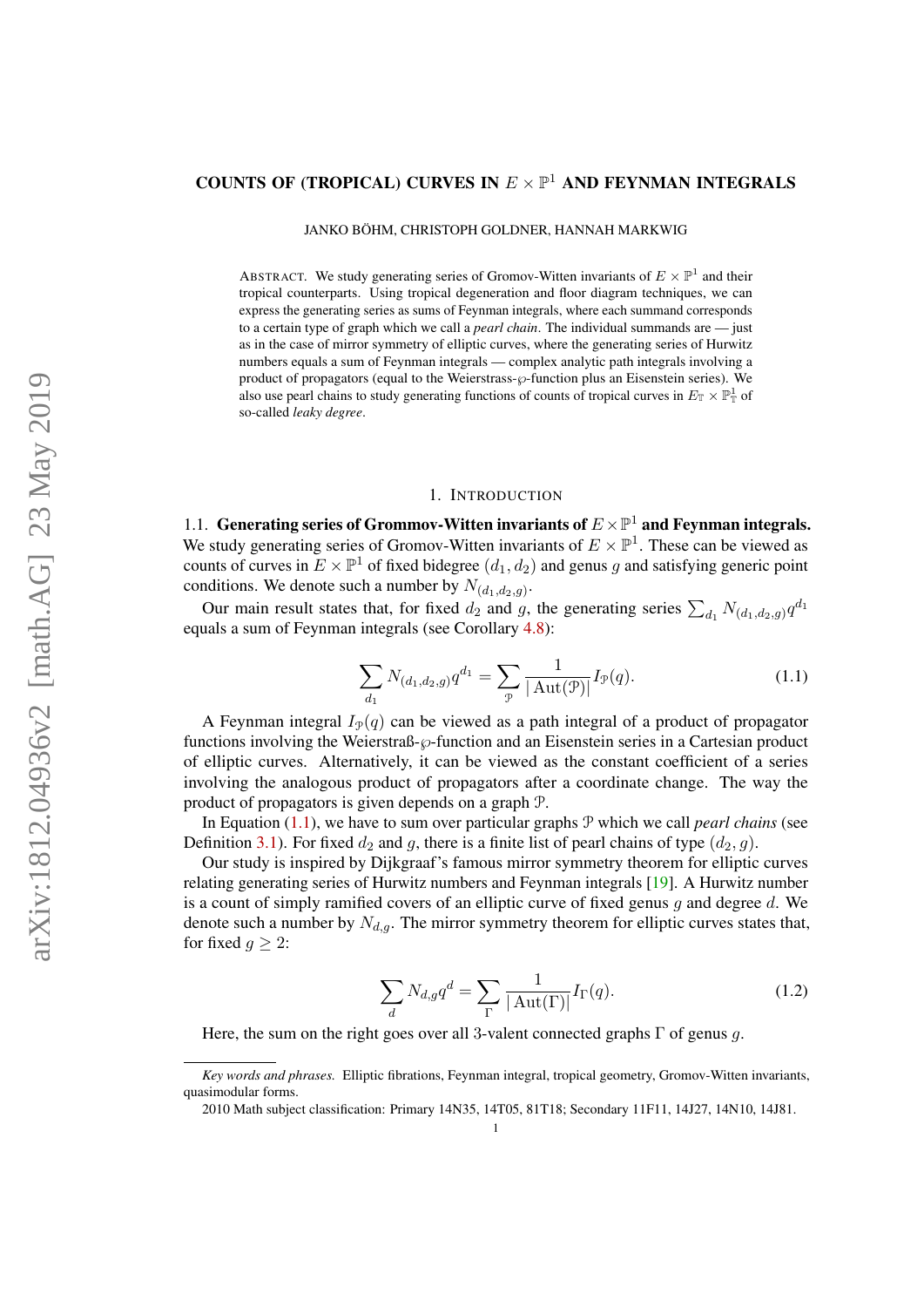It is interesting that our generating series of Gromov-Witten invariants of  $E \times \mathbb{P}^1$  can be expressed as a sum over the same kind of Feynman integrals, it is only the graphs over which we sum that changes when comparing Equation  $(1.2)$  for Hurwitz numbers to Equation  $(1.1)$ for Gromov-Witten invariants of  $E \times \mathbb{P}^1$ .

The mirror symmetry relation  $(1.2)$  was used in  $[19,30]$  $[19,30]$  to prove that the generating function of Hurwitz numbers is a quasimodular form of weight  $6q - 6$ . Quasimodularity behaviour is desirable because it controls the asymptotic of the generating function. Recently, the quasimodularity result for generating series of Hurwitz numbers was generalized in [\[38\]](#page-25-0) to cycle-valued generating series involving arbitrary Gromov-Witten invariants of an elliptic curve (see Theorem 2 and Corollary 1 in [\[38\]](#page-25-0)). There, Oberdieck and Pixton also considered elliptic fibrations and conjecture a quasimodularity statement for cycle-valued generating series of Gromov-Witten invariants (Conjecture A [\[38\]](#page-25-0)), which they prove for the case of products  $E \times B$  (Corollary 2).

Besides giving an explicit description for generating series of Gromov-Witten invariants of  $E \times \mathbb{P}^1$ , our Equation [\(1.1\)](#page-0-0) also hands us a new way to study quasimodularity by making use of Feynman integrals: the quasimodularity of a summand  $I_{\mathcal{P}}$  for a fixed graph  $\mathcal{P}$  can be deduced from [\[38\]](#page-25-0) (see Theorem [5.5\)](#page-23-0).

We rely on tropical geometry to prove Equation  $(1.1)$ . This method also gives an interpretation of a summand corresponding to a graph  $\mathcal P$  on the left hand side of Equation [\(1.1\)](#page-0-0): it can be viewed as a generating series counting stable maps with a fixed underlying graph P close to the tropical limit.

1.2. Tropical curve counts, floor diagrams and curled pearl chains. We prove a correspondence theorem stating the equality of the Gromov-Witten invariant  $N_{(d_1,d_2,g)}$  to its tropical counterpart (see Theorem [2.15\)](#page-11-0). Tropical geometry can be viewed as a degenerate version of algebraic geometry and has become an important tool in (log-) Gromov-Witten theory and curve counts (see e.g.  $[7, 9, 42]$  $[7, 9, 42]$  $[7, 9, 42]$  $[7, 9, 42]$  $[7, 9, 42]$ ), starting with Mikhalkin's breakthrough  $[36]$  where he proved the first correspondence theorem.

We then use floor diagram techniques to relate counts of tropical curves to counts of *curled pearl chains* (see Definition [3.2\)](#page-12-1) — these can essentially be viewed as (combinatorial types of) tropical covers of a tropical elliptic curve with a particular source graph, namely a pearl chain.

Floor diagrams are a way to carve out the combinatorial essence of a tropical curve count. They can also be viewed as the graphs illustrating the ultimate use of the degeneration formula for Gromov-Witten invariants [\[3,](#page-23-1) [12,](#page-24-4) [16,](#page-24-5) [32\]](#page-24-6). They were introduced for counts of curves in  $\mathbb{P}^2$  by Brugallé-Mikhalkin [[13\]](#page-24-7), and further investigated by Fomin-Mikhalkin [\[22\]](#page-24-8), leading to new results about node polynomials. The results were generalized to other toric surfaces in [\[2\]](#page-23-2).

We also study curves of *leaky degree* (see Subsection [1.5\)](#page-3-0), which will be useful for generalizations to curve counts in  $E \times \mathbb{P}^1$  for which we impose tangency conditions relative to the 0- and  $\infty$ -section. Our methods apply to these curves as well.

In  $[8, 16]$  $[8, 16]$  $[8, 16]$ , the floor diagram technique is compared to the Fock space technique, in which Feynman diagrams for operators are used to provide generating series of counts of curves on surfaces. Being well-known for counts of covers  $[40]$ , the Fock space approach for counts of curves on surfaces was pioneered by Cooper and Pandharipande in [\[18\]](#page-24-10). By applying the techniques of  $[8, 11, 16, 17]$  $[8, 11, 16, 17]$  $[8, 11, 16, 17]$  $[8, 11, 16, 17]$  $[8, 11, 16, 17]$  $[8, 11, 16, 17]$  $[8, 11, 16, 17]$ , we believe that the trace formula (Theorem 3 of  $[18]$ ) for generating series of counts of curves in  $E \times \mathbb{P}^1$  can be deduced from our formula [1.1](#page-0-0) and vice versa.

1.3. Tropical mirror symmetry of an elliptic curve and beyond. The well-known Gross-Siebert program for mirror symmetry aims at constructing new mirror pairs and providing an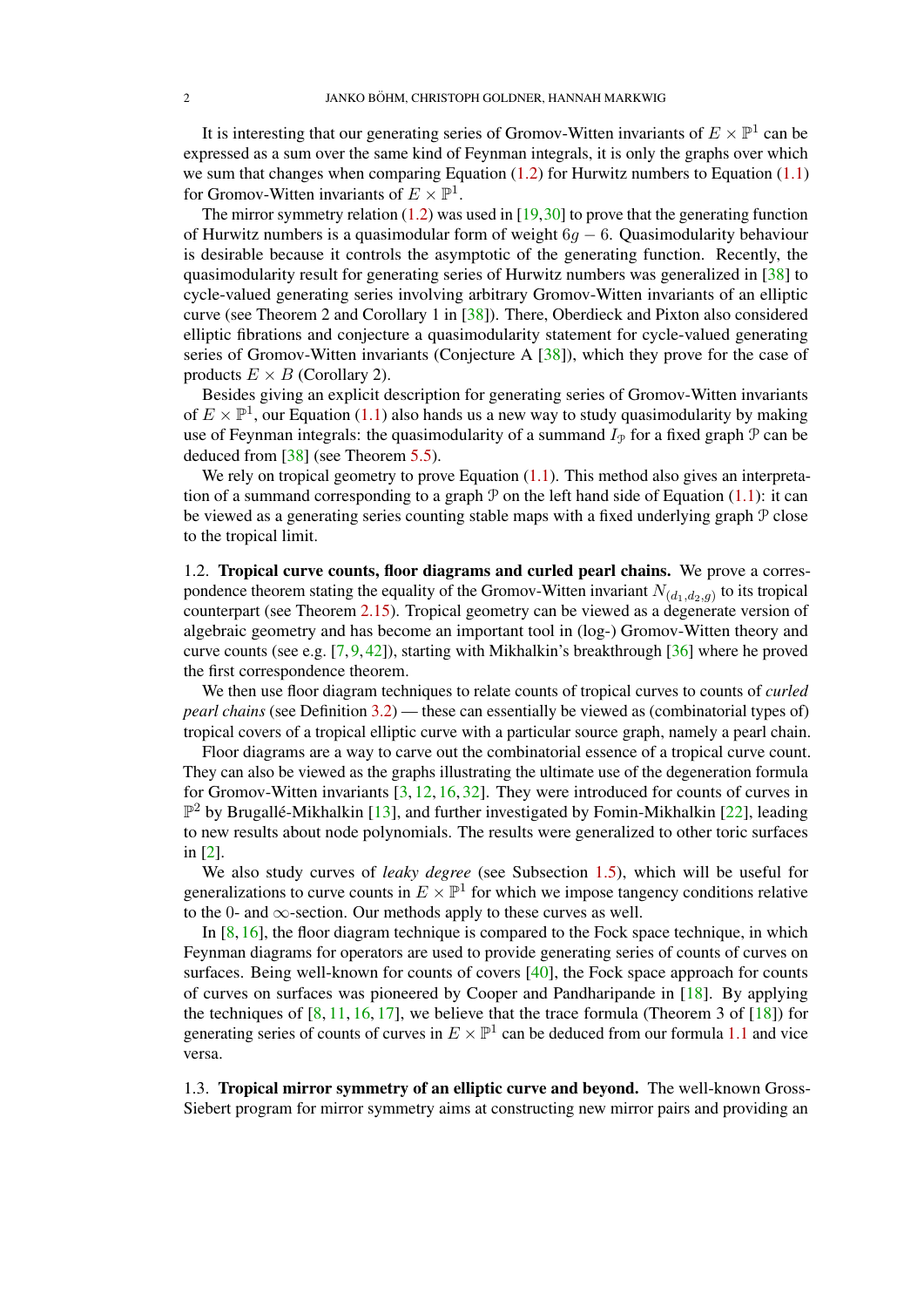algebraic framework for SYZ-mirror symmetry [\[28,](#page-24-13) [29,](#page-24-14) [45\]](#page-25-4). For a pair of an algebraic variety X and a mirror  $X^{\vee}$ , we can express invariants of one in terms of the other. In particular, we can hope to express a generating series of Gromov-Witten invariants in terms of integrals for the mirror. The philosophy how tropical geometry can be exploited is illustrated in the following triangle:



In many situations, correspondence theorems relating Gromov-Witten invariants to their tropical counterparts are known  $[6, 15, 36, 37]$  $[6, 15, 36, 37]$  $[6, 15, 36, 37]$  $[6, 15, 36, 37]$  $[6, 15, 36, 37]$  $[6, 15, 36, 37]$  $[6, 15, 36, 37]$ . If we can relate the generating function of tropical invariants to integrals, we obtain a proof of the desired mirror symmetry relation using a detour via tropical geometry [\[27,](#page-24-16) [41\]](#page-25-6).

The first and last author together with Bringmann and Buchholz studied the triangle above for the case of Hurwitz numbers of an elliptic curve, revealing that indeed a relation between counts of tropical covers and Feynman integrals holds, and that it even holds on a fine level, i.e. summand by summand  $[10]$ . The tropical mirror symmetry theorem in particular implies Equation [\(1.2\)](#page-0-1).

In  $[11]$ , we generalized the tropical mirror symmetry theorem to involve arbitrary descendant Gromov-Witten invariants.

The main ingredient to prove tropical mirror symmetry is a bijection between certain covers of graphs and monomial contributing to a Feynman integral (see Theorem 2.23 [\[11\]](#page-24-11)). The bijection we prove in [\[10\]](#page-24-17) was tailored to the case of Hurwitz numbers and does not apply to other situations. In  $[11]$ , we distilled the capacity of the bijective method, giving a theorem which holds for general types of graph covers which can essentially be viewed as combinatorial types of leaky tropical covers.

To relate generating series of curled pearl chains to Feynman integrals (thus proving Equation [1.1\)](#page-0-0), we invoke this general bijection studied in [\[11\]](#page-24-11).

Again, it is easy to treat the case of tropical curve counts of leaky degree with the same methods. On the Feynman integral side, we then have to consider arbitrary coefficients of the formal power series mentioned above and not just the constant coefficient. The interpretation as path integral in complex analysis is restricted to the case of constant coefficients.

1.4. Overview of the results. Our methodology and results can be summed up by the following chart:

Equation  $(1.1)$  as stated above is the equality of the very left side with the very right side. For the intermediate equalities, we chose to prove more general versions (involving tropical curve counts of leaky degree, curled pearl chains with leaking and Feynman integrals which are (non-constant) coefficients of power series), since these generalizations can be obtained essentially with the same effort and have potentially further applications in the theory of tropical curve counts.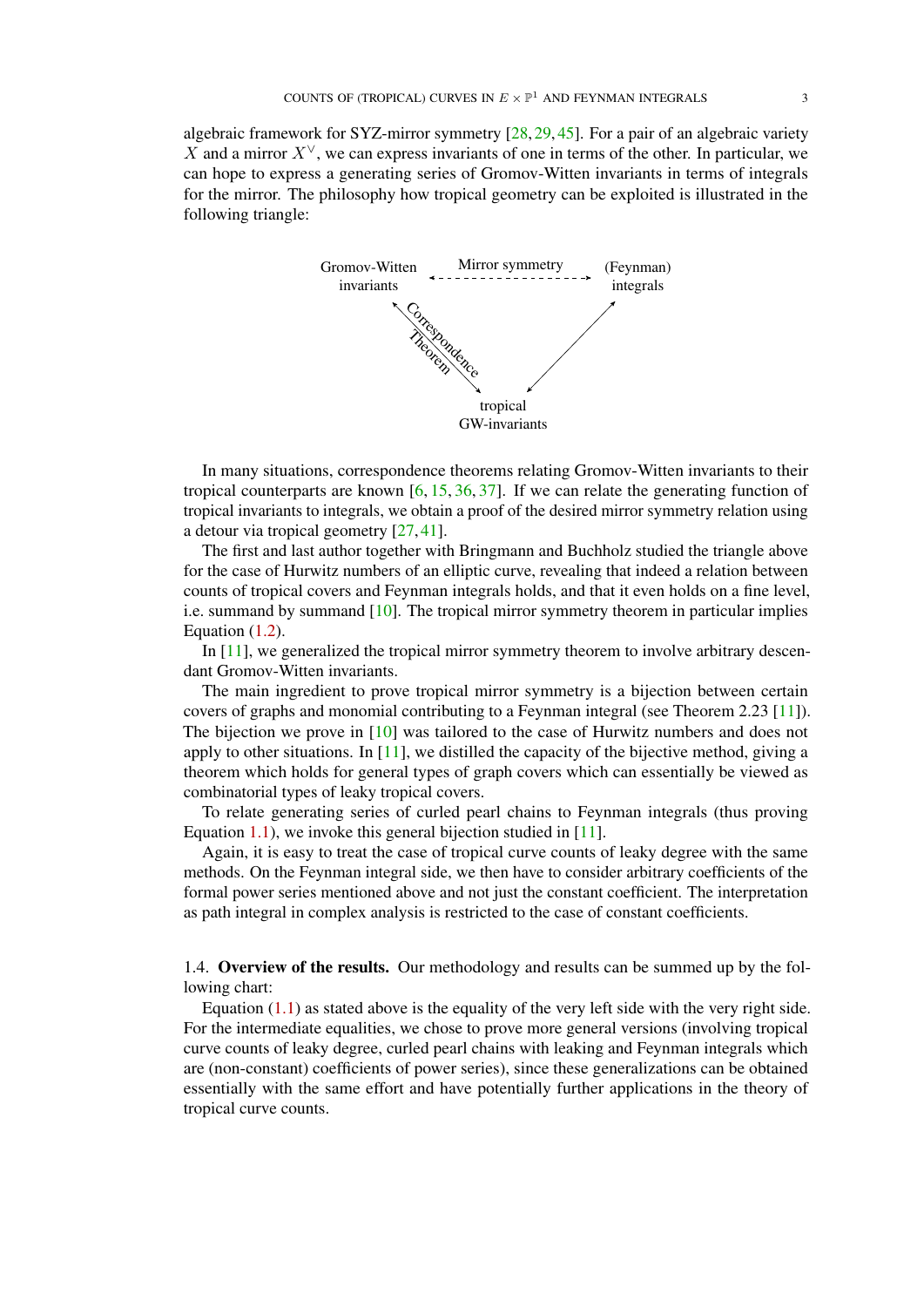

<span id="page-3-0"></span>1.5. **Further generalization and limitations.** For our study of generating series of Gromov-Witten invariants of  $E \times \mathbb{P}^1$ , we restrict to invariants evaluating point conditions. This puts us within the scope of the current techniques for correspondence theorems. It is also possible to evaluate points and insert Psi-conditions, i.e. study stationary descendant Gromov-Witten invariants. Preliminary work on correspondences exists for this case [\[16,](#page-24-5) [35\]](#page-24-18). It is more complicated to relate the generating series of descendant Gromov-Witten invariants to Feynman integrals however, as we can deduce from the experience in dimension one: In [\[11\]](#page-24-11), we study tropical mirror symmetry for descendant Gromov-Witten invariants of an elliptic curve (see also [\[33,](#page-24-19) [34\]](#page-24-20)). The difficulty that arises can be expressed in terms of the multiplicity with which we need to count tropical covers: if we restrict to Hurwitz numbers, the multiplicity of a tropical cover is the product of edge expansion factors. In the case of descendant Gromov-Witten invariants, we also obtain local vertex contributions which are 1-point relative descendant Gromov-Witten invariants. In dimension one, the generating series of 1-point relative descendant Gromov-Witten invariants has a nice form and can be given in terms of sinus hyperbolicus [\[39\]](#page-25-7). This nice form enables us to single out vertex contributions in Feynman integrals and to prove a version of Equation [\(1.2\)](#page-0-1) involving descendant Gromov-Witten invariants.

To count descendant Gromov-Witten invariants of  $E \times \mathbb{P}^1$  tropically, we also have local vertex contributions which are 1-point relative descendant Gromov-Witten invariants, but now of  $\mathbb{P}^1 \times \mathbb{P}^1$ . We are not aware of a nice form for the generating series of those. This momentarily limits our possibilities to generalize Equation [\(1.1\)](#page-0-0) to descendant Gromov-Witten invariants.

As we outline in Construction [2.6,](#page-6-0) our methods can also be viewed as a step towards future research involving counts of curves in  $E \times \mathbb{P}^1$  satisfying tangency conditions with the ∞-section.

1.6. Organization of this paper. Section [2](#page-4-0) is devoted to tropical curve counts and correspondence theorems. In Section [3,](#page-11-1) we introduce pearl chains and curled pearl chains and prove the equality of counts of curled pearl chains to tropical curve counts of leaky degree. In Section [4,](#page-16-0) we prove the equality of our generating series to Feynman integrals. Consequences concerning quasimodularity are discussed in Section [5.](#page-21-0)

1.7. **Acknowledgements.** We would like to thank Renzo Cavalieri, Georg Oberdieck, Dhruv Ranganathan and Kristin Shaw for helpful discussions. We thank an anonymous referee for pointing out a mistake in an earlier version. The authors gratefully acknowledge support by DFG-collaborative research center TRR 195 (Project I.1 INST 248/237-1). Computations have been made with SINGULAR using the *ellipticcovers* library. Part of this work was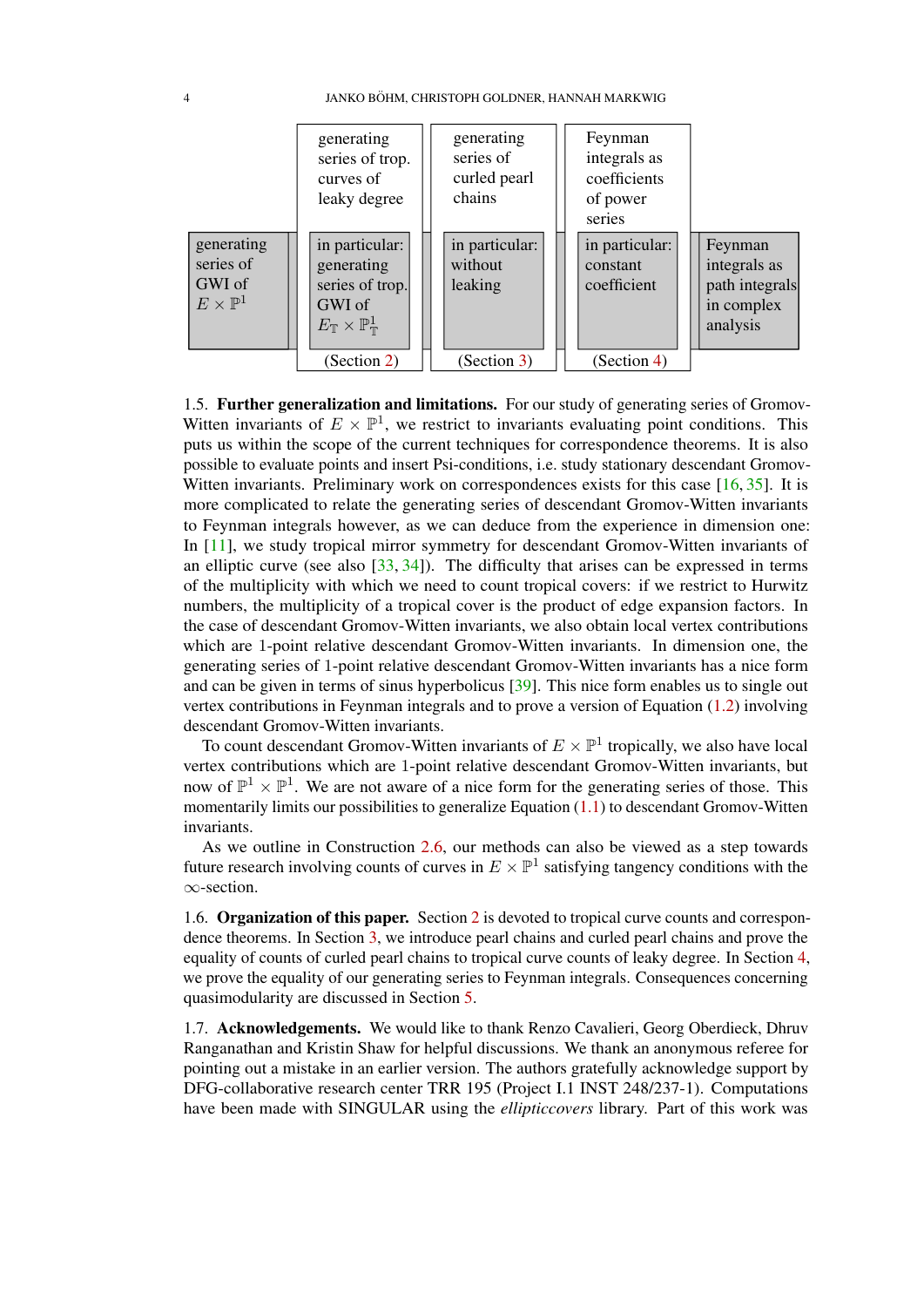completed during the Mittag-Leffler programm *Tropical geometry, amoebas and polytopes* in spring 2018. The authors would like to thank the institute for hospitality and excellent working conditions.

# <span id="page-4-0"></span>2. GROMOV-WITTEN INVARIANTS OF  $E\times\mathbb{P}^1$  and their tropical counterparts

2.1. Gromov-Witten invariants of  $E\times\mathbb{P}^1$  and relative Gromov-Witten invariants of  $\mathbb{P}^1 \times \mathbb{P}^1$ . Gromov-Witten invariants are virtually enumerative intersection numbers on moduli spaces of stable maps. Let  $E$  be an elliptic curve. We study Gromov-Witten invariants of  $\overline{E} \times \mathbb{P}^1$ . A *stable map* of bidegree  $(d_1, d_2)$  from a curve of genus g to  $E \times \mathbb{P}^1$  with n markings is a map  $f: C \to E$ , where C is a connected projective curve with at worst nodal singularities, and with n distinct nonsingular marked points  $x_1, \ldots, x_n \in C$ , such that  $f_*([C])$  is of class  $(d_1, d_2)$  and f has a finite group of automorphism. The moduli space of stable maps, denoted  $\overline{\mathcal{M}}_{g,n}(E\times\mathbb{P}^1,(d_1,d_2)),$  is a proper Deligne-Mumford stack of virtual dimension  $2d_2+g-1+n$ [\[4,](#page-23-4) [5\]](#page-23-5). The *i*th evaluation morphism is the map  $ev_i : \overline{\mathcal{M}}_{g,n}(E \times \mathbb{P}^1, (d_1, d_2)) \to E \times \mathbb{P}^1$  that sends a point  $[C,x_1,\ldots,x_n,\bar{f}]$  to  $f(x_i)\in E\times\mathbb{P}^1.$ 

<span id="page-4-1"></span>**Definition 2.1.** Fix  $g, n, (d_1, d_2)$  with  $n = 2d_2 + g - 1$ . The *Gromov-Witten invariant*  $\langle \tau_0(pt)^n \rangle_{g,n}^{E \times \mathbb{P}^1, (d_1, d_2)}$  is defined as follows. As these numbers are the key players in this paper, we introduce the special notation  $N_{(d_1,d_2,g)}$  as well:

$$
N_{(d_1, d_2, g)} = \langle \tau_0(pt)^n \rangle_{g, n}^{E \times \mathbb{P}^1, (d_1, d_2)} = \int_{\{\overline{M}_{g, n}(E \times \mathbb{P}^1, (d_1, d_2))\}^{vir}} \prod_{i=1}^n \text{ev}_i^*(pt) \tag{2.1}
$$

where *pt* denotes the class of a point in  $E \times \mathbb{P}^1$ .

To relate Gromov-Witten invariants of  $E \times \mathbb{P}^1$  to their tropical counterparts, we use a degeneration argument relating them to *relative Gromov-Witten invariants* of  $\mathbb{P}^1 \times \mathbb{P}^1$ , relative to the 0- and  $\infty$ -section.

Let  $\mu^+, \phi^+, \mu^-$  and  $\phi^-$  be partitions such that the sum  $d_1$  of the parts in  $\mu^+$  and  $\phi^+$  equals the sum of the parts in  $\mu^-$  and  $\phi^-$ . Let  $n_1 = \ell(\phi^+) + \ell(\phi^-)$  and  $n_2 = \ell(\mu^+) + \ell(\mu^-)$ . Consider the moduli space of *relative stable maps to*  $\mathbb{P}^1 \times \mathbb{P}^1$ 

$$
\overline{\mathcal{M}}_{g,n}(\mathbb{P}^1 \times \mathbb{P}^1, (\mu^+, \phi^+), (\mu^-, \phi^-), (d_1, d_2)),
$$

where part of the data specified are the partitions of contact orders  $(\mu^+, \phi^+)$  resp.  $(\mu^-, \phi^-)$ which we fix over the 0- resp.  $\infty$ -section in  $\mathbb{P}^1 \times \mathbb{P}^1$ . The points of contact with the 0- and  $\infty$ -section are marked. We want to fix the points with contact orders given by  $\phi^+$  and  $\phi^-$ , the ones with contact orders given by  $\mu^+$  and  $\mu^-$  are allowed to move. A detailed discussion of spaces of relative stable maps and their boundary can be found e.g. in [\[46\]](#page-25-8). This moduli space is a Deligne-Mumford stack of virtual dimension  $(g-1)+2d_2+n+n_1+n_2$ . For  $i=1,\ldots,n$ , the *i*th evaluation morphism is the map  $ev_i : \overline{\mathcal{M}}_{g,n}(\mathbb{P}^1 \times \mathbb{P}^1, (\mu^+, \phi^+), (\mu^-, \phi^-), (d_1, d_2)) \rightarrow$  $\mathbb{P}^1 \times \mathbb{P}^1$  that sends a point  $[C, x_1, \ldots, x_n, f]$  to  $f(x_i) \in \mathbb{P}^1 \times \mathbb{P}^1$ . The points marking the contact points with the 0- and  $\infty$ -section give rise to evaluation morphisms

$$
\widehat{\text{ev}}_i : \overline{\mathcal{M}}_{g,n}(\mathbb{P}^1 \times \mathbb{P}^1, (\mu^+, \phi^+), (\mu^-, \phi^-), (d_1, d_2)) \to \mathbb{P}^1.
$$

Here, the target  $\mathbb{P}^1$  is the 0-section for  $\phi^-$  and  $\mu^-$ , and the  $\infty$ -section for  $\phi^+$  and  $\mu^+$ .

Definition 2.2. The *relative Gromov–Witten* invariant is defined as the following intersection number on  $\overline{\mathcal{M}}_{g,n}(\mathbb{P}^1 \times \mathbb{P}^1, (\mu^+, \phi^+), (\mu^-, \phi^-), (d_1, d_2))$ :

$$
\langle (\phi^-,\mu^-)|\tau_0(pt)^n | (\phi^+,\mu^+)\rangle_{g,n}^{\mathbb{P}^1 \times \mathbb{P}^1, (d_1, d_2)} = \int \prod_{j=1}^n \text{ev}_j^*([pt]) \prod_{i=n+1}^{n+n_1} \widehat{\text{ev}}_i^*([pt]) \tag{2.2}
$$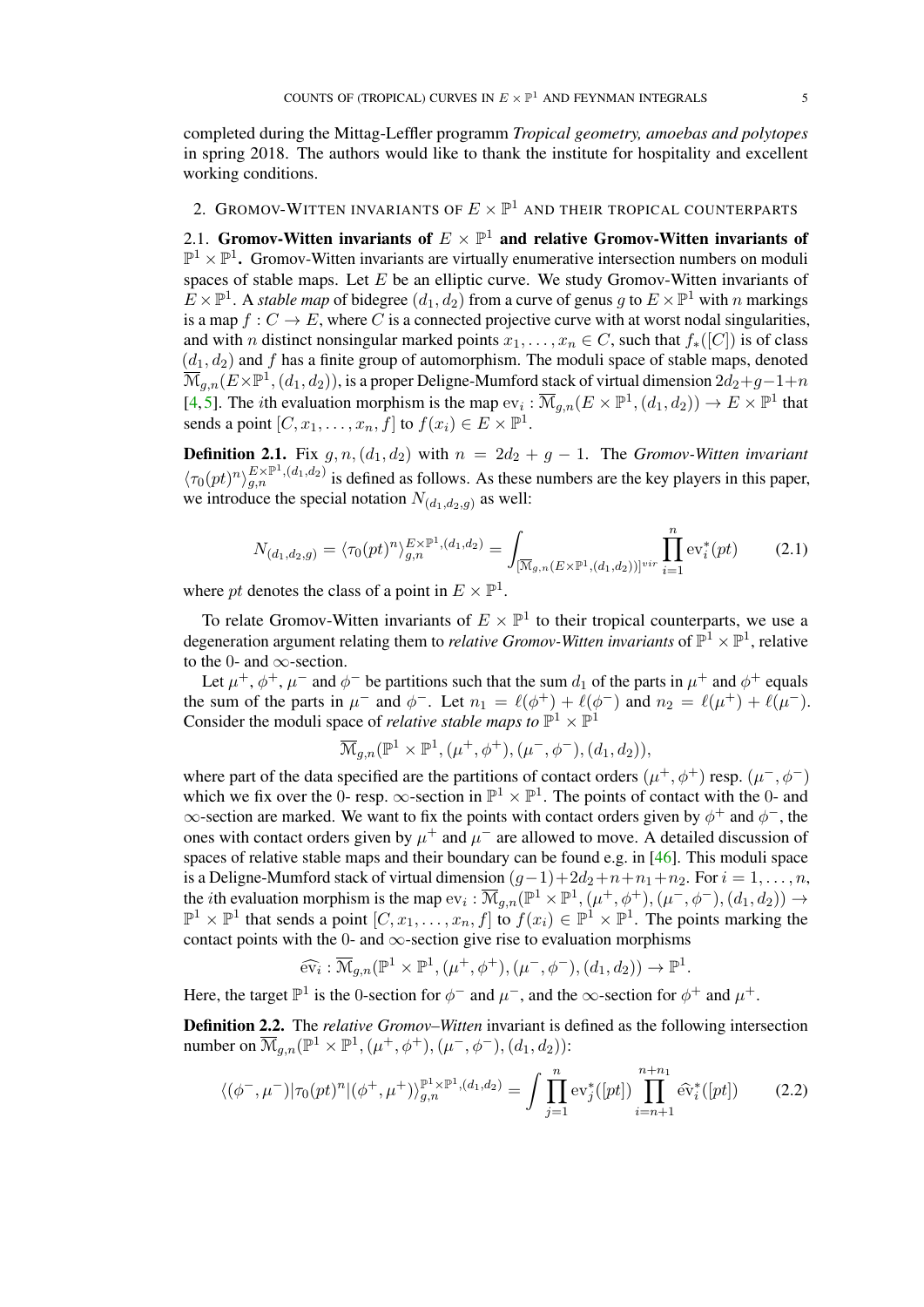One can allow source curves to be disconnected, and introduce *disconnected Gromov-Witten invariants*. We will add the superscript • anytime we refer to the disconnected theory.

The following statement is a consequence of the degeneration formula  $[31, 32]$  $[31, 32]$  $[31, 32]$ , see also Theorem 4.7 in [\[17\]](#page-24-12):

<span id="page-5-0"></span>**Proposition 2.3.** A Gromov-Witten invariant of  $E \times \mathbb{P}^1$  equals a weighted sum of relative *Gromov-Witten invariants of*  $\mathbb{P}^1 \times \mathbb{P}^1$ :

$$
N_{(d_1,d_2,g)}^{\bullet} = \sum_{(\mu,\phi)\;\vdash d_1} \frac{\prod_i \mu_i \prod_j \phi_j}{|\operatorname{Aut}(\mu)| |\operatorname{Aut}(\phi)|} \langle (\mu,\phi) | \tau_0(pt)^n | (\phi,\mu) \rangle_{g-\ell(\mu)-\ell(\phi),n}^{\mathbb{P}^1\times\mathbb{P}^1, (d_1,d_2),\bullet}.
$$

*Here, the sum goes over all tuples of partitions which together form a partition*  $(\mu, \phi)$  *of*  $d_1$ .

2.2. Tropical curves. An *abstract tropical curve* is a metric graph Γ with unbounded edges called *ends* which have infinite length. We only consider explicit tropical curves here. Locally around a point p,  $\Gamma$  is homeomorphic to a star with r halfrays. The number r is called the *valence* of the point p and denoted by val $(p)$ . We identify the vertex set of  $\Gamma$  as the points of valence different from 2. Edges adjacent to leaf vertices (i.e. vertices of valence 1) are required to have infinite length and are also called *ends*. Vertices of valence greater than 1 are called *inner vertices*. Besides *edges*, we introduce the notion of *flags* of Γ. A flag is a pair  $(V, e)$  of a vertex V and an edge e incident to it  $(V \in \partial e)$ . Edges that are not ends are required to have finite length and are referred to as *bounded* or *internal* edges. A *marked tropical curve* is a tropical curve whose ends are (partially) labeled. An isomorphism of a marked tropical curve is an isometry respecting the end markings. The *genus* of Γ is given by its first Betti number. The *combinatorial type* is the equivalence class of tropical curves obtained by identifying any two tropical curves which differ only by edge lengths.

2.3. **Tropical**  $E \times \mathbb{P}^1$ . We denote the tropical numbers  $\mathbb{R} \cup \{-\infty\}$  by  $\mathbb{T}$ . The tropical projective line,  $\mathbb{P}^1_{\mathbb{T}}$ , equals  $\mathbb{R} \cup \{\pm \infty\}$ . As in algebraic geometry, it is glued from two copies of the affine line  $\overline{T}$  using the tropicalization of the identification map on  $\mathbb{R}: x \mapsto -x$ .

A (nondegenerate) tropical elliptic curve  $E_{\mathbb{T}}$  is a circle with a fixed length. The tropical analogue of the surface we are interested in here,  $E_{\mathbb{T}} \times \mathbb{P}^1_{\mathbb{T}}$  can be viewed as an infinite cylinder. It is a tropical surface in the sense of Definition 3.1 [\[44\]](#page-25-9).



FIGURE 1. An illustration of  $E_{\mathbb{T}} \times \mathbb{P}_{\mathbb{T}}^1$ .

2.4. Tropical stable maps. A nice feature of tropical geometry is that often, we do not have to use compactifications to get sufficient geometric information. This holds true for our counts of curves. Therefore, we consider our tropical versions of stable maps as maps to  $\mathbb{R}^2$ . The compactification is implicit in the choice of directions of the ends, resp. in the way they glue.

**Definition 2.4.** A *tropical stable map* to  $\mathbb{R}^2$  is a tuple  $(\Gamma, f)$  where  $\Gamma$  is a (not necessarily connected) abstract tropical curve with n marked ends denoted  $x_1, \ldots, x_n$  and  $f : \Gamma \to \mathbb{R}^2$  is a map satisfying: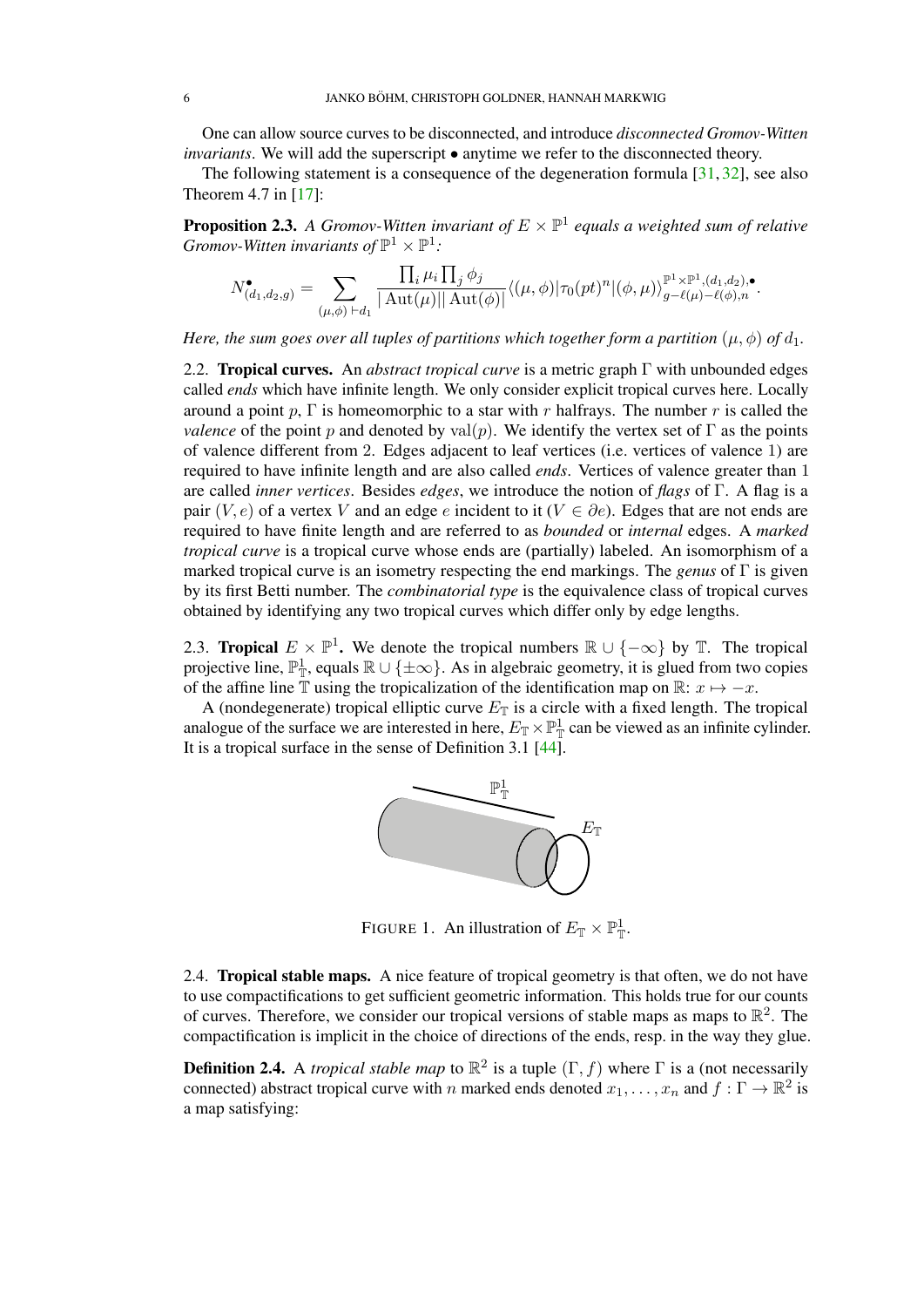(1) *Integer affine on each edge:* On each edge e of Γ, f is of the form

$$
t \mapsto a + t \cdot v \text{ with } v \in \mathbb{Z}^2,
$$

where we parametrize e as an interval of size the length  $l(e)$  of e. The vector v, called the *direction*, arising in this equation is defined up to sign, depending on the starting vertex of the parametrization of the edge. We will sometimes speak of the direction of a flag  $v(V, e)$ . If e is an end we use the notation  $v(e)$  for the direction of its unique flag.

(2) *Balancing condition:* At every vertex, we have

$$
\sum_{e \in \partial V} v(V, e) = 0.
$$

For an edge with direction  $v = (v_1, v_2) \in \mathbb{Z}^2$ , we call  $w = \gcd(v_1, v_2)$  the *expansion factor* and  $\frac{1}{w} \cdot v$  the *primitive direction* of *e*.

An isomorphism of tropical stable maps is an isomorphism of the underlying tropical curves respecting the map. The *combinatorial type* of a tropical stable map is the data obtained when dropping the metric of the underlying graph. More explicitly, it consists of the data of a finite graph Γ, and for each edge  $e$  of Γ, the direction of  $e$ .

<span id="page-6-1"></span>**Definition 2.5.** A (cut, open) *tropical stable map to*  $E_{\mathbb{T}} \times \mathbb{P}^1_{\mathbb{T}}$  *of leaky degree*  $\Delta = \{L_1, \ldots, L_{d_2}\}$ is a tropical stable map to  $\mathbb{R}^2$ , with  $N > n$  marked ends satisfying:

- (1)  $\Delta$  is a multiset containing elements of  $\mathbb Z$  such that  $\sum_{i=1}^{d_2} L_i = 0$ .
- (2) *End directions:* The directions of the ends are given as follows:
	- The marked ends  $x_i$ ,  $i = 1, \ldots, n$ , are contracted:  $v(x_i) = 0$ .
		- There are  $d_2$  ends of direction  $(0, -1)$ . All these ends are unmarked.
		- There are  $d_2$  (unmarked) ends of direction  $(L_i, 1)$ .
	- The remaining ends are marked and of primitive direction  $(\pm 1, 0)$ .
- (3) *Gluing:* The ends of primitive direction  $(\pm 1, 0)$  come in pairs, one of direction  $(1, 0)$ and one of  $(-1, 0)$ , with the same expansion factor and the same y-coordinate.

When  $L_i = 0$  for all  $i = 1, \ldots, d_2$ , we refer to these tropical stable maps as maps without *leaking*.

<span id="page-6-0"></span>**Construction 2.6.** In two steps, we can produce a tropical stable map to  $E_{\mathbb{T}} \times \mathbb{P}_{\mathbb{T}}^1$  from a cut, open tropical stable map:

- <span id="page-6-3"></span>(1) We glue the pairs of ends in (2) of [2.5](#page-6-1) and partially compactify by adding leaves at infinity for the ends of direction  $(0, -1)$ . The markings for the ends which we glued are forgotten. The graph we obtain in this way is denoted  $\Gamma'$ . The map f extends to Γ' and the image  $f(\Gamma')$  is an open tropical curve in  $E_{\mathbb{T}} \times \mathbb{P}_{\mathbb{T}}^1$ .
- <span id="page-6-4"></span><span id="page-6-2"></span>(2) To produce a tropical curve in  $E_{\mathbb{T}} \times \mathbb{P}_{\mathbb{T}}^{\mathbb{1}}$ , we need to mark the ends of directions  $(L_i, 1)$ and fix the following additional data:
	- (a) A partition of  $\Delta$  into subsets  $\Delta_i = \{L_{i_1}, \ldots, L_{i_{k_i}}\}$  satisfying  $\sum L_{i_j} = 0$  for all i.
	- (b) For each subset  $\Delta_i$  a 3-valent tree  $T_i$  that satisfies the following.
		- (i) The tree  $T_i$  has  $k_i + 1$  leaves, where each  $L_{i_j}$  for  $j = 1, \ldots, k_i$  appears as a label of a leaf and exactly one leaf, called the *root vertex*, is unlabeled.
		- (ii) The tree  $T_i$  is balanced in the following sense: Equip  $T_i$  with the orientation that is induced by the root vertex such that the edge adjacent to the root vertex points towards the root vertex (notice that every non-leaf vertex of  $T_i$  has precisely 2 incoming edges and 1 outgoing edge). Equip each edge adjacent to a leaf labeled by  $L_{i_j}$  with the weight  $L_{i_j} \in \mathbb{Z}$ . For every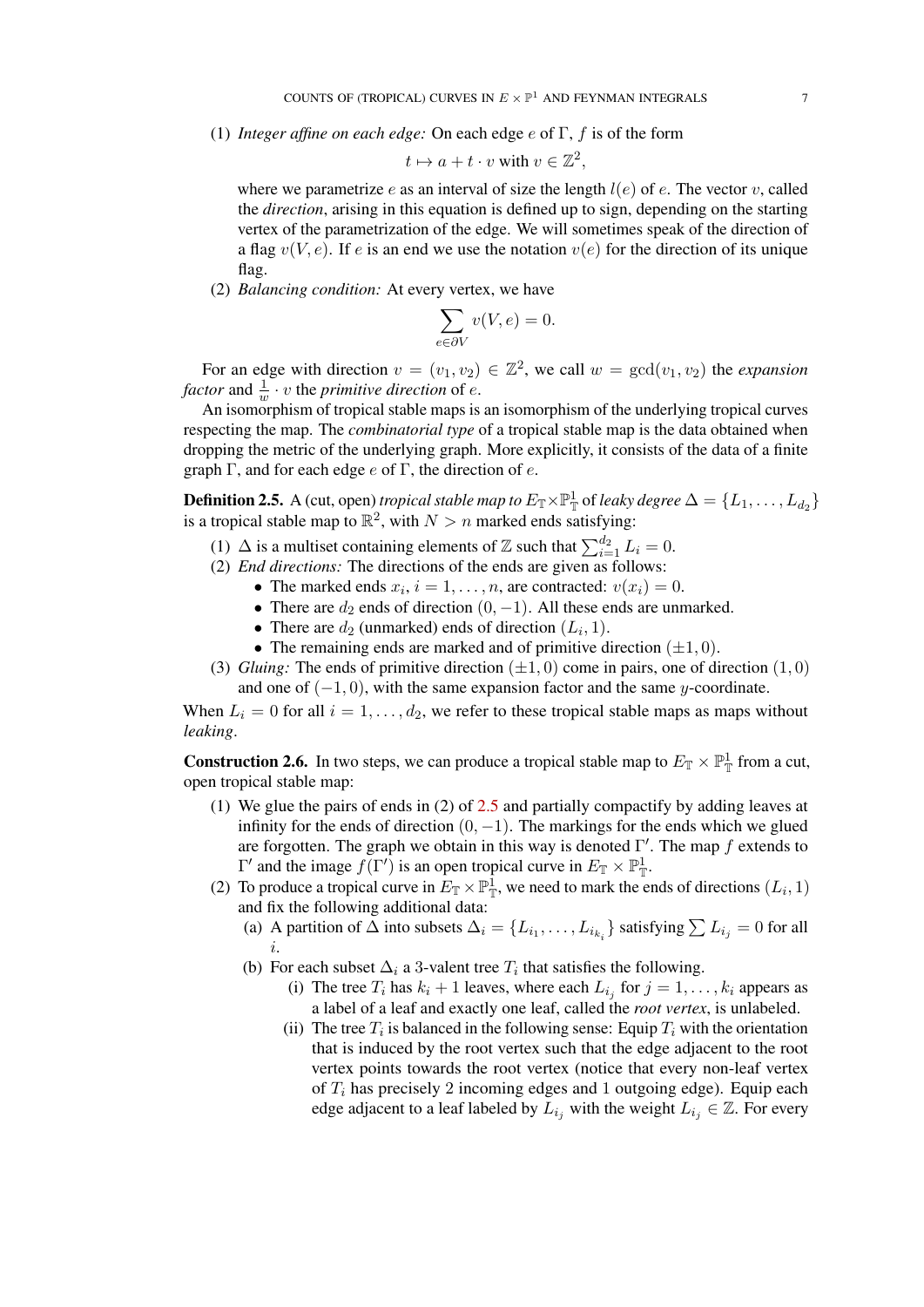non-leaf vertex  $V$  of  $T_i$ , define the adjacent edges' weights by *balancing*, i.e. the outgoing edge's weight of  $V$  is the sum of the two incoming edges' weights. We do not allow a vertex  $V$  of  $T_i$  to have two incoming edges of the same weight .

(c) Each non-leaf vertex V of  $T_i$  is decorated with a number  $n_V \in \mathbb{N}_{>0}$ .

With this additional data, we can produce a (compact) tropical curve in  $E_{\mathbb{T}} \times \mathbb{P}^1_{\mathbb{T}}$ from the open one: If two leaves  $L_1$  and  $L_2$  are adjacent to a vertex V in  $T_i$  (in particular,  $L_1 \neq L_2$  by condition [\(2b\)](#page-6-2)), the two open ends of direction  $(L_1, 1)$  and  $(L_2, 1)$  meet in  $E_{\mathbb{T}} \times \mathbb{P}_{\mathbb{T}}^1$ . At their  $n_V$ -th meeting point, we let them merge to a 3-valent vertex and start a new open end at that vertex whose direction is determined by the balancing condition. We cut the cherry corresponding to  $L_1$  and  $L_2$  from the tree  $T_i$  and continue recursively with the new tree. Finally, we end up with the edge adjacent to the root vertex that produces an end of vertical direction  $(0, k_i)$ , which we compactify by adding vertices at infinity.

In this way, we produce a tropical curve in  $E_{\mathbb{T}} \times \mathbb{P}^1_{\mathbb{T}}$  whose upper vertical ends may have non-trivial expansion factors.

Here, we focus on the open tropical curves we obtain using step [\(1\)](#page-6-3) above. In particular, we will provide methods to count such open tropical curves and study their generating functions. We believe that our methods can be used in future research focusing on counts of curves in  $E_{\mathbb{T}} \times \mathbb{P}^1_{\mathbb{T}}$  with ends of non-trivial expansion factors, i.e. tropicalizations of curves in  $E \times \mathbb{P}^1$ satisfying tangency conditions with the  $\infty$ -section.

Note that for curves without leaking, step [\(2\)](#page-6-4) of Construction [2.6](#page-6-0) is trivial: we only compactify by adding vertices at infinity for the vertical ends of direction  $(0, 1)$ . We also neglect markings for these upper vertical ends. These curves, providing counts of curves satisfying point conditions in  $E \times \mathbb{P}^1$ , play the main role in our study.



<span id="page-7-0"></span>FIGURE 2. From left to right: The cut tropical stable map  $f(\Gamma)$  to  $E_{\mathbb{T}} \times \mathbb{P}^1_{\mathbb{T}}$ of bidegree  $(d_1, d_2) = (1, 2)$  and genus 1 and a non-cut picture, where we used Construction [2.6](#page-6-0) with two trivial trees  $T_1, T_2$  consisting of two leaves each, and glued the ends with the black squares. The leaky degree is  $\{-1, 1\}$ .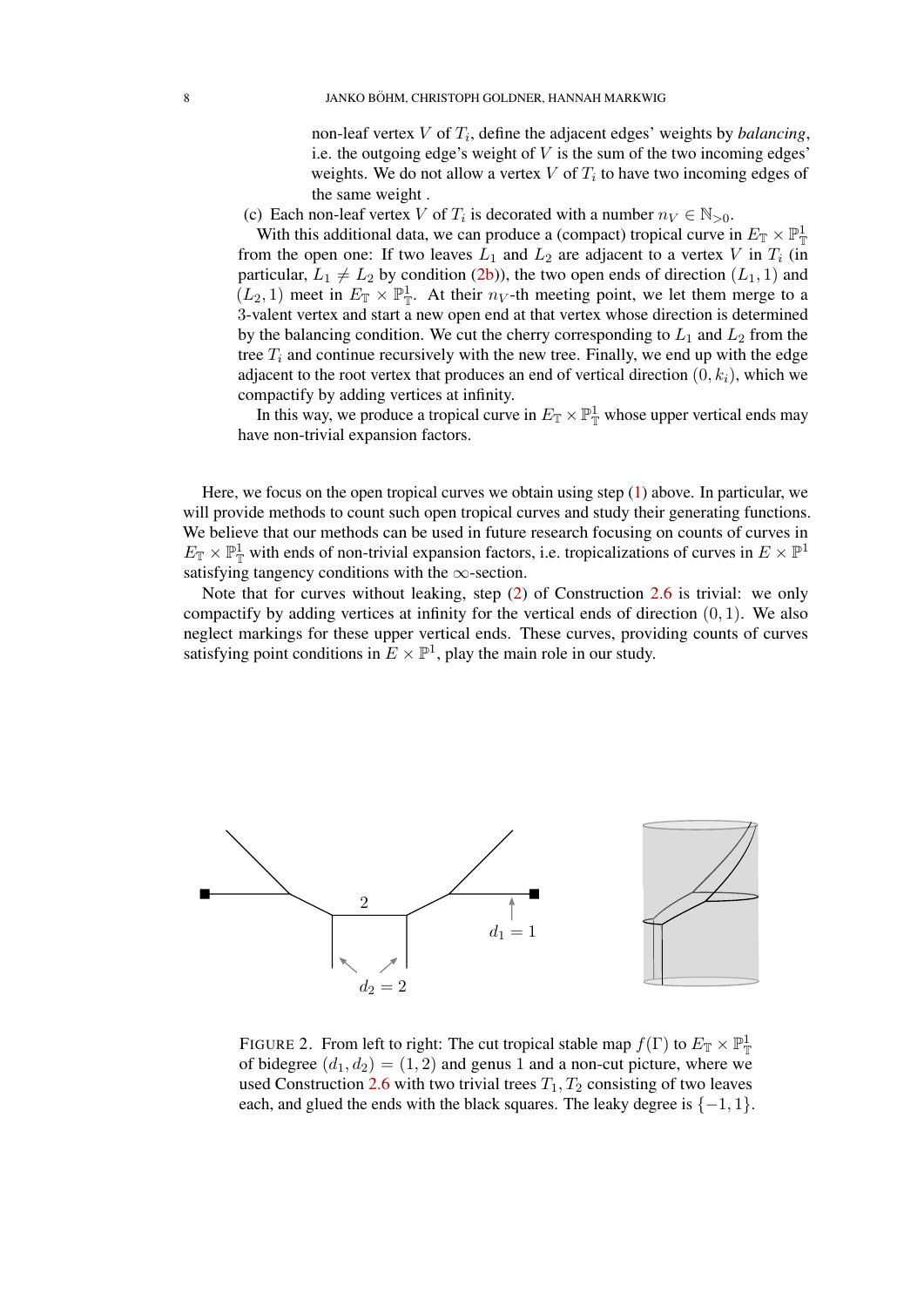

FIGURE 3. On the left, there is an example of a tree  $T_1$  as in Construction [2.6](#page-6-0) with its orientation and labels. On the right, we see a glued picture that is produced by Construction [2.6](#page-6-0) by taking the left curve in Figure [2,](#page-7-0) the tree  $T_1$ and  $n_V = 2$ . The two arrows mark the intersections which we need to take into account for  $n_V = 2$ .

Two tropical stable maps are *equivalent*, if they differ only in the markings for the ends of primitive direction  $(\pm 1, 0)$ , i.e. the glued graph and map to  $E_{\mathbb{T}} \times \mathbb{P}^1_{\mathbb{T}}$  from Construction [2.6\(](#page-6-0)[1\)](#page-6-3) coincide. By abuse of notation, we will consider tropical stable maps only up to equivalence.

Depending on the image of their end vertices, an end of direction  $(L_1, 1)$  and an end of direction  $(L_2, 1)$  of a cut tropical stable map can intersect. In the dual subdivision for  $f(\Gamma)$ , such an intersection corresponds to a parallelogram. Consider the dual subdivision without these parallelograms, and let  $d_1$  be the minimal distance of its vertices to its base line. Let  $d_2$  be the number of ends of direction  $(0, -1)$  which equals the number of ends of direction  $(L_i, 1)$  for all i. We call  $(d_1, d_2)$  $(d_1, d_2)$  the *bidegree* (see Figure 2) of the tropical stable map  $(\Gamma, f)$ for leaky degree  $\Delta$  to  $E_{\mathbb{T}} \times \mathbb{P}^1_{\mathbb{T}}$ .

We define the *genus* of a tropical stable map  $(\Gamma, f)$  to  $E_{\mathbb{T}} \times \mathbb{P}_{\mathbb{T}}^1$  to be the genus of the graph  $Γ'$  obtained by gluing pairs of ends of Γ as in Construction [2.6\(](#page-6-0)[1\)](#page-6-3). We say that a tropical stable map to  $E_{\mathbb{T}} \times \mathbb{P}^1_{\mathbb{T}}$  is *connected* if  $\Gamma'$  is connected. If  $\nu \vdash d_1$  is the partition of expansion factors of the ends of  $\Gamma$  of direction  $(1, 0)$  (equivalently,  $(-1, 0)$ ) and the genus of  $(\Gamma, f)$  is g, then  $\Gamma$  has genus  $g - \ell(\nu)$ .

For points  $p_1, \ldots, p_n \in \mathbb{R}^2$ , a tropical stable map  $(\Gamma, f)$  to  $E_{\mathbb{T}} \times \mathbb{P}^1_{\mathbb{T}}$  satisfies the point *conditions*  $(p_1, \ldots, p_n)$  if the point  $f(x_i)$  to which the end marked  $x_i$  is contracted equals  $p_i$ .

Notice that a tropical stable map to  $E_{\mathbb{T}} \times \mathbb{P}^1_{\mathbb{T}}$  satisfying point conditions can be viewed as a tropical curve to the plane satisfying end and point conditions, where the end conditions are imposed by gluing (see Definition [2.10\)](#page-9-0). In particular, the theory of counts of plane tropical curves applies (see [\[23–](#page-24-22)[25,](#page-24-23) [36\]](#page-25-2)). The end conditions that are imposed by gluing are not necessarily in general position, for example there can be an edge of the glued graph  $\Gamma'$  in Construction [2.6](#page-6-0)[\(1\)](#page-6-3) that is "curled" several times. In  $\Gamma$ , this edge is cut into several connected components which are all mapped to the same horizontal line. If we shift the end conditions slightly, we have a tropical stable map to  $\mathbb{R}^2$  satisfying general conditions, and thus it is 3-valent and, away from the contracted marked ends, locally an embedding.

<span id="page-8-0"></span>**Example 2.7.** Let  $p_1, \ldots, p_5 \in \mathbb{R}^2$  be some general positioned points. Figure [4](#page-9-1) shows a tropical stable map to  $E_{\mathbb{T}} \times \mathbb{P}_{\mathbb{T}}^1$  of leaky degree  $\Delta = \{-1, 1\}$  with a curled edge such that the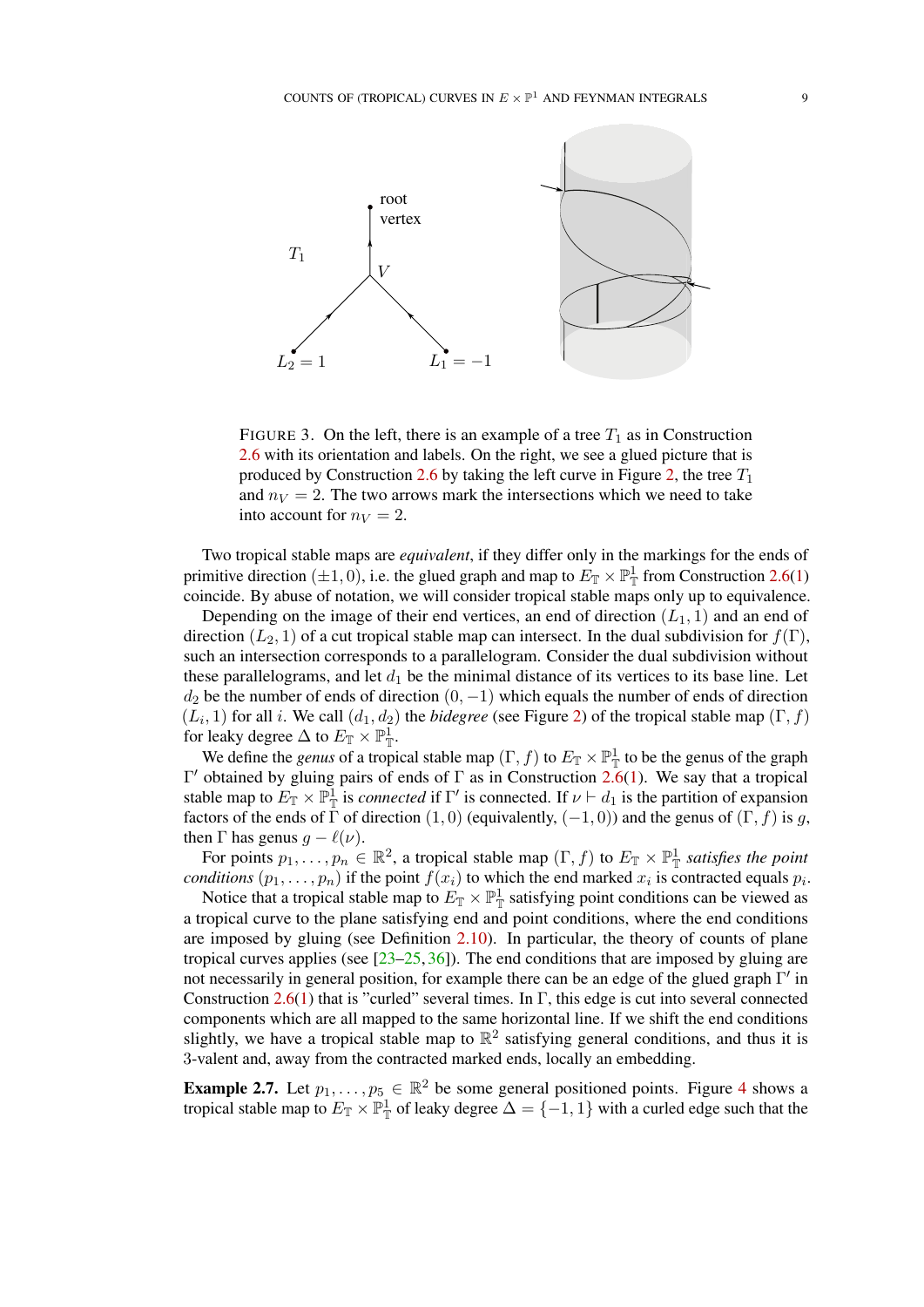point conditions are satisfied. Note that we need to fix pairs of ends with the same  $y$ -coordinate to make the gluing unique.

<span id="page-9-1"></span>

FIGURE 4. A (cut) tropical stable map satisfying point conditions. Note that one edge is curled once. The different pairs of end markings tell us how to glue, but note that we shifted the y-coordinates of glued ends a bit in order to get a better picture (in fact their y-coordinates are the same).

For  $n := 2d_2 + g - 1$  points  $p_1, \ldots, p_n \in \mathbb{R}^2$  in tropical general position, there are finitely many tropical stable maps  $(\Gamma, f)$  to  $E_{\mathbb{T}} \times \mathbb{P}^1_{\mathbb{T}}$  of bidegree  $(d_1, d_2)$  and genus g satisfying the point conditions. Furthermore, each  $\Gamma$  is 3-valent, and f is an embedding locally around the vertices which are not adjacent to contracted ends. In particular, we can define the multiplicity of a tropical stable map as in the original count of plane curves [\[36\]](#page-25-2):

<span id="page-9-2"></span>**Definition 2.8.** Let  $(\Gamma, f)$  be a tropical stable map to  $E_{\mathbb{T}} \times \mathbb{P}_{\mathbb{T}}^1$ , such that  $\Gamma$  is 3-valent, and  $f$  is an embedding locally around the vertices which are not adjacent to marked ends. For a vertex V of Γ which is not adjacent to a marked contracted end, we define its *vertex multiplicity* mult<sub>V</sub>( $\Gamma$ , f) to be  $|\det(v_1, v_2)|$ , where  $v_1$  and  $v_2$  denote the direction vectors of two of its adjacent edges.

We define the *multiplicity* of  $(\Gamma, f)$  to be the product of its vertex multiplicities:

$$
\text{mult}(\Gamma, f) = \prod_{V} \text{mult}_{V}(\Gamma, f),
$$

where the product goes over all vertices not adjacent to marked ends.

<span id="page-9-3"></span>**Definition 2.9.** Fix positive integers  $d_1$ ,  $d_2$  and  $g$ . Fix  $n = 2d_2 + g - 1$  points  $p_1, \ldots, p_n \in \mathbb{R}^2$ in tropical general position. Let  $N_{(A)}^{\text{trop}}$  $\sum_{(\Delta,d_1,d_2,g)}^{(\text{trop})}$  be the *number of connected tropical stable maps* to  $E_{\mathbb{T}} \times \mathbb{P}^1_{\mathbb{T}}$  of leaky degree  $\Delta$ , bidegree  $(d_1, d_2)$  and genus g satisfying the point conditions  $p_1, \ldots, p_n$ , counted with multiplicity as in Definition [2.8.](#page-9-2) If we only list 3 subscripts, this refers to the case without leaking:  $N_{(d_1, d_2, g)}^{\text{trop}} = N_{(\{0, \dots, g\})}^{\text{trop}}$  $(\{0,\ldots,0\},d_1,d_2,g)$ 

As usual, the analogous count of not necessarily connected tropical stable maps is denoted by  $N^{\operatorname{trop},\bullet}_{(\Lambda, d)}$  $\alpha_{(\Delta,d_1,d_2,g)}^{\text{trop},\bullet}$ resp.  $N_{(d_1,d_2)}^{\text{trop},\bullet}$  $\begin{array}{c} \text{trop,} \bullet \\ (d_1, d_2, g) \end{array}$ 

<span id="page-9-0"></span>**Definition 2.10.** Fix partitions  $\mu^+$ ,  $\phi^+$ ,  $\mu^-$  and  $\phi^-$  such that the sum  $d_1$  of the parts in  $\mu^+$  and  $\phi^+$  equals the sum of the parts in  $\mu^-$  and  $\phi^-$ . Let  $n_1 = \ell(\phi^+) + \ell(\phi^-)$  and  $n_2 = \ell(\mu^+) + \ell(\mu^-)$ . Fix  $n \in \mathbb{N}_{>0}$  and a leaky degree  $\Delta = \{L_1, \ldots, L_{d_2}\}\$  which is a multiset containing elements of  $\mathbb Z$  such that  $\sum_{i=1}^{d_2} L_i = 0$ .

A *relative tropical stable map* matching the discrete data above is a (not necessarily connected) tropical stable map to  $\mathbb{R}^2$  of leaky degree  $\Delta$ , with  $n + n_1 + n_2$  marked ends satisfying:

(1) The direction of the ends are imposed as follows:

• The marked ends  $x_i$  for  $i = 1, \ldots, n$  are contracted:  $v(x_i) = 0$ .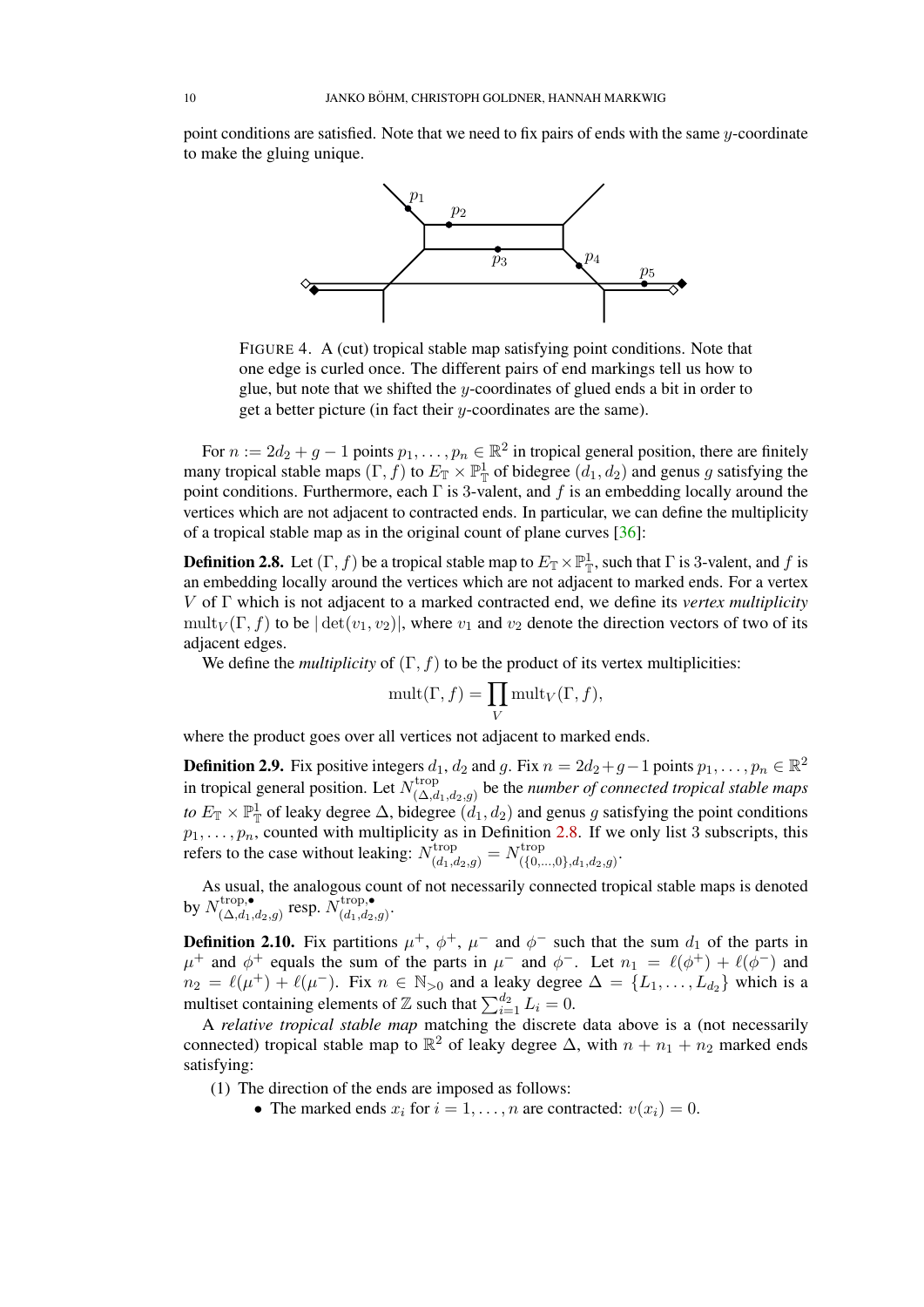- The other marked ends are of primitive direction  $(\pm 1, 0)$ .
- There are  $d_2$  ends of direction  $(0, -1)$ .
- There is an end of direction  $(L_i, 1)$  for each  $i = 1, \ldots, d_2$ .
- The partition of expansion factors of the marked ends with primitive direction  $(-1,0)$  is  $(\mu^+,\phi^+)$ .
- The partition of expansion factors of the marked ends with primitive direction  $(1,0)$  is  $(\mu^-,\phi^-)$ .

The *genus* of a relative tropical stable map  $(\Gamma, f)$  is defined to be the genus of  $\Gamma$ . We say  $(\Gamma, f)$  is *connected* if  $\Gamma$  is.

For relative tropical stable maps, we can impose *end conditions* by requiring that the y-coordinate of the horizontal line to which  $f(x_i)$  is mapped equals a fixed value  $y_i$  for the end marked *i*. By convention, we fix *y*-coordinates for the ends corresponding to  $\phi^+$  and  $\phi^-$ . For points and end conditions in general position, every relative tropical stable map satisfying the conditions has a 3-valent source graph and is locally an embedding. We can define its multiplicity similar to Definition [2.8:](#page-9-2)

<span id="page-10-0"></span>**Definition 2.11.** Let  $\mu^+$ ,  $\phi^+$ ,  $\mu^-$  and  $\phi^-$ ,  $\Delta$ ,  $d_1$ ,  $d_2$ ,  $n$ ,  $n_1$  and  $n_2$  be as in Definition [2.10.](#page-9-0) Fix *n* points in general position and  $n_1$  *y*-coordinates for ends. For a relative tropical stable map  $(\Gamma, f)$  satisfying the points- and end conditions, we define its multiplicity as follows:

$$
\text{mult}(\Gamma, f) = \frac{1}{\prod \phi_i^+ \prod_j \phi_j^-} \prod_V \text{mult}_V(\Gamma, f),
$$

where the product goes over all vertices V not adjacent to contracted ends and  $\text{mult}_V(\Gamma, f)$  is defined in [2.8.](#page-9-2)

**Definition 2.12.** Fix  $\mu^+$ ,  $\phi^+$ ,  $\mu^-$  and  $\phi^-$ ,  $\Delta$ ,  $d_1$ ,  $d_2$ ,  $n$ ,  $n_1$  and  $n_2$  as in Definition [2.10,](#page-9-0) and a genus g, where we impose  $n = n_2 + 2d_2 + g - 1$ . Fix n points in general position and  $n_1$ y-coordinates for ends.

For the invariant  $\langle (\phi^-, \mu^-)|\tau_0(pt)^n | (\phi^+, \mu^+)\rangle^{\text{trop},\Delta,(d_1,d_2)}_{g,n}$ , we count connected *relative tropical stable maps of genus* g*, matching the data and satisfying the conditions* with their multiplicity as defined in [2.11.](#page-10-0) The invariant  $\langle (\phi^-, \mu^-) | \tau_0(pt)^n | (\phi^+, \mu^+)\rangle_{g,n}^{\text{trop},\Delta,(d_1,d_2),\bullet}$ denotes the analogous count of not necessarily connected relative tropical stable maps.

<span id="page-10-1"></span>**Proposition 2.13.** The number  $N^{\text{trop},\bullet}_{(\triangle,d_1)}$ (∆,d1,d2,g) *of tropical stable maps to* ET×P 1 T *of leaky degree* ∆*, bidegree* (d1, d2) *and genus* g *satisfying generic point conditions equals a sum of counts of relative tropical stable maps:*

$$
N_{(\Delta,d_1,d_2,g)}^{\text{trop},\bullet} = \sum_{(\mu,\phi)\vdash d_1} \frac{\prod_i \mu_i \prod_j \phi_j}{|\operatorname{Aut}(\mu)| |\operatorname{Aut}(\phi)|} \langle (\mu,\phi) | \tau_0(pt)^n | (\phi,\mu) \rangle_{g-\ell(\mu)-\ell(\phi),n}^{\text{trop},\Delta,(d_1,d_2),\bullet}.
$$

*Here, the sum goes over all pairs of partitions*  $(\mu, \phi)$  *of*  $d_1$ *.* 

*Proof.* Fix a tropical stable map  $(\Gamma, f)$  to  $E_{\mathbb{T}} \times \mathbb{P}_{\mathbb{T}}^1$  contributing to  $N_{(\Lambda, d_1)}^{\text{trop}, \bullet}$  $\prod_{(\Delta,d_1,d_2,g)}^{\text{trop},\bullet}$ . Consider  $\Gamma$ minus the closures of the contracted ends. Since the point conditions are in general position, each connected component contains at least one end. There can be connected components of Γ which just consist of a single unbounded edge of primitive direction  $(\pm 1, 0)$ , we will consider the left and the right part as an end. Such connected components arise from edges of the glued graph  $\Gamma'$  from Construction [2.6\(](#page-6-0)[1\)](#page-6-3) which are curled multiple times. Let us first consider ends which are not part of such connected components.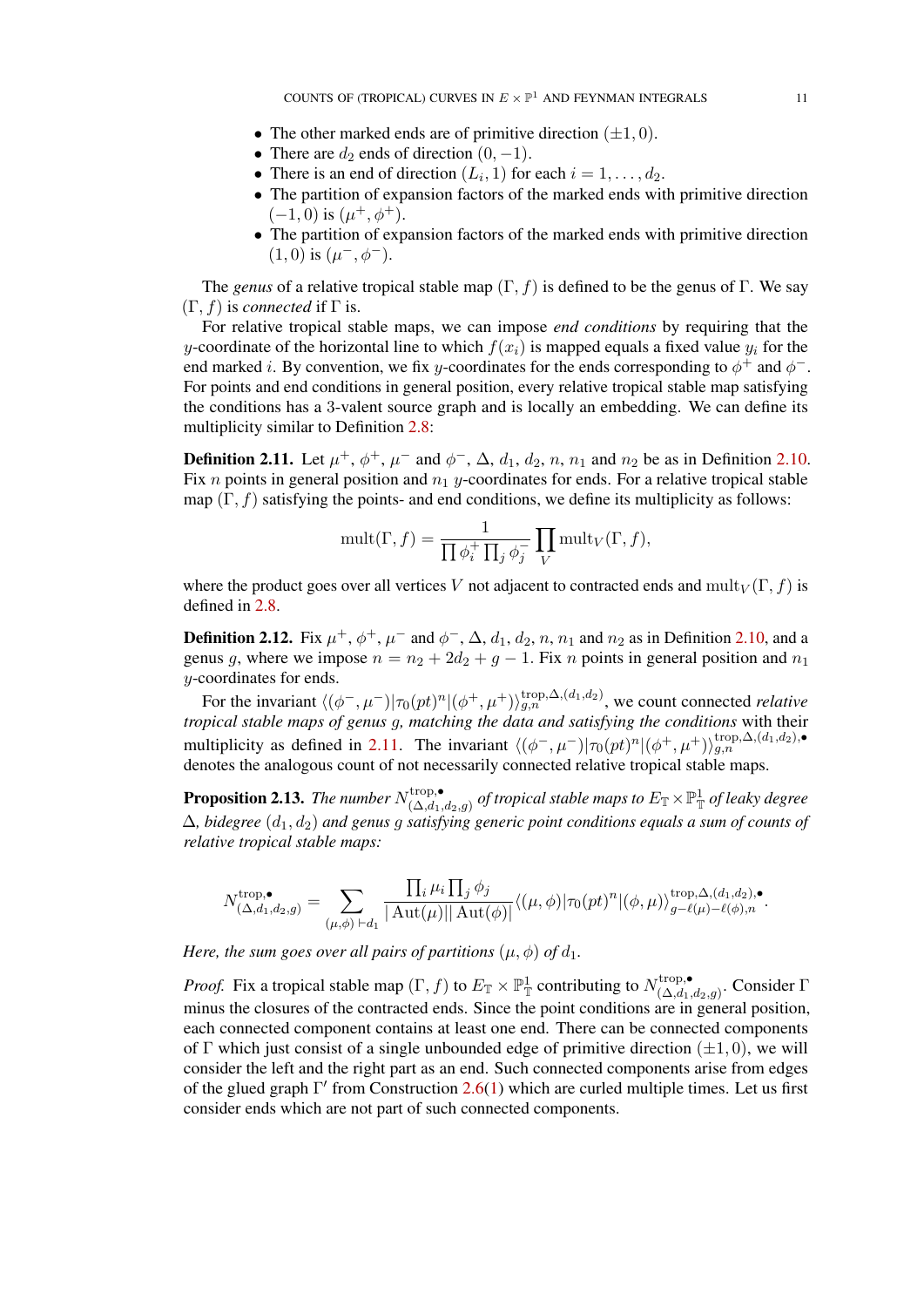An end is fixed by the point conditions if it is the unique end in its connected component. The other ends are moving: we can form a 1-parameter family of tropical stable maps of the same combinatorial type that still meet the point conditions by shifting one of the moving ends slightly and letting the other edges follow.

We treat one end of a component consisting of a single unbounded edge as a fixed end, and the other as a moving end, opposite to the assignment of the end they glue to.

Let  $\phi$  be the partition of expansion factors of ends of primitive direction (−1, 0) which are fixed by the point conditions, and  $\mu$  the partition of expansion factors of ends of primitive direction (−1, 0) which are moving. Then ( $\mu$ ,  $\phi$ ) is a partition of  $d_1$ . Furthermore, the gluing condition implies that the expansion factors of the ends of primitive direction are also given by  $(\mu, \phi)$ , however, the ones corresponding to  $\phi$  must be moving, since the gluing already imposes a condition on them. Vice versa, the ones corresponding to  $\mu$  must be fixed, since they impose conditions by gluing.

In this way, we can interpret each tropical stable map to  $E_{\mathbb{T}} \times \mathbb{P}^1_{\mathbb{T}}$  as a relative tropical stable map.

The factors of  $\prod_i \mu_i \prod_j \phi_j$  show up because the multiplicity of the relative tropical stable maps differs from the multiplicity of the tropical stable map to  $E_{\mathbb{T}} \times \mathbb{P}^1_{\mathbb{T}}$  by factors of  $\frac{1}{w}$  for each expansion factor w of fixed ends, and the ends with expansion factors  $\phi_i$  are fixed on the left while the ones with expansion factors  $\mu_i$  are fixed on the right.

The factors of  $\frac{1}{|\text{Aut}(\mu)||\text{Aut}(\phi)|}$  show up because the relative tropical stable maps have marked ends of primitive direction  $(\pm 1, 0)$ , and we forget such markings for tropical stable maps to  $E_{\mathbb T} \times \mathbb P^{\tilde{1}}_{\mathbb T}$ .

2.5. Correspondence Theorems. Correspondence Theorems for relative Gromov-Witten invariants of Hirzebruch surfaces have been studied before [\[17,](#page-24-12) [23\]](#page-24-22):

**Theorem 2.14.** Relative Gromov-Witten invariants of  $\mathbb{P}^1 \times \mathbb{P}^1$  are equal to their tropical *counterparts. This holds both for the connected and the disconnected theory:*

$$
\langle (\mu, \phi) | \tau_0(pt)^n | (\phi, \mu) \rangle_{g,n}^{\mathbb{P}^1 \times \mathbb{P}^1, (d_1, d_2)} = \langle (\mu, \phi) | \tau_0(pt)^n | (\phi, \mu) \rangle_{g,n}^{\text{trop}, \{0, \ldots, 0\}, (d_1, d_2)} \text{ and}
$$
  

$$
\langle (\mu, \phi) | \tau_0(pt)^n | (\phi, \mu) \rangle_{g,n}^{\mathbb{P}^1 \times \mathbb{P}^1, (d_1, d_2), \bullet} = \langle (\mu, \phi) | \tau_0(pt)^n | (\phi, \mu) \rangle_{g,n}^{\text{trop}, \{0, \ldots, 0\}, (d_1, d_2), \bullet}.
$$

Using the degeneration formula in Proposition [2.3](#page-5-0) together with the tropical relation of counts of stable maps to  $E_{\mathbb{T}} \times \mathbb{P}^1_{\mathbb{T}}$  and relative tropical stable maps, Proposition [2.13,](#page-10-1) we can deduce:

<span id="page-11-0"></span>**Theorem 2.15** (Correspondence Theorem). *Gromov-Witten invariants of*  $E \times \mathbb{P}^1$  *agree with* the corresponding tropical counts of stable maps to  $E_{\mathbb{T}} \times \mathbb{P}^1_{\mathbb{T}}$  without leaking:

$$
N_{(d_1,d_2,g)}^{\bullet} = N_{(d_1,d_2,g)}^{\text{trop},\bullet}.
$$

Since connectedness can be read off the dual graph of a degeneration, we can also deduce the version for connected numbers:

$$
N_{(d_1,d_2,g)} = N^{\text{trop}}_{(d_1,d_2,g)}.
$$

### 3. PEARL CHAINS

<span id="page-11-1"></span>Using a floor diagram technique, we introduce a finite method to list all tropical stable maps of genus g, leaky degree  $\Delta$  and bidegree  $(d_1, d_2)$  to  $E_{\mathbb{T}} \times \mathbb{P}_{\mathbb{T}}^1$  — we count *curled pearl chains*.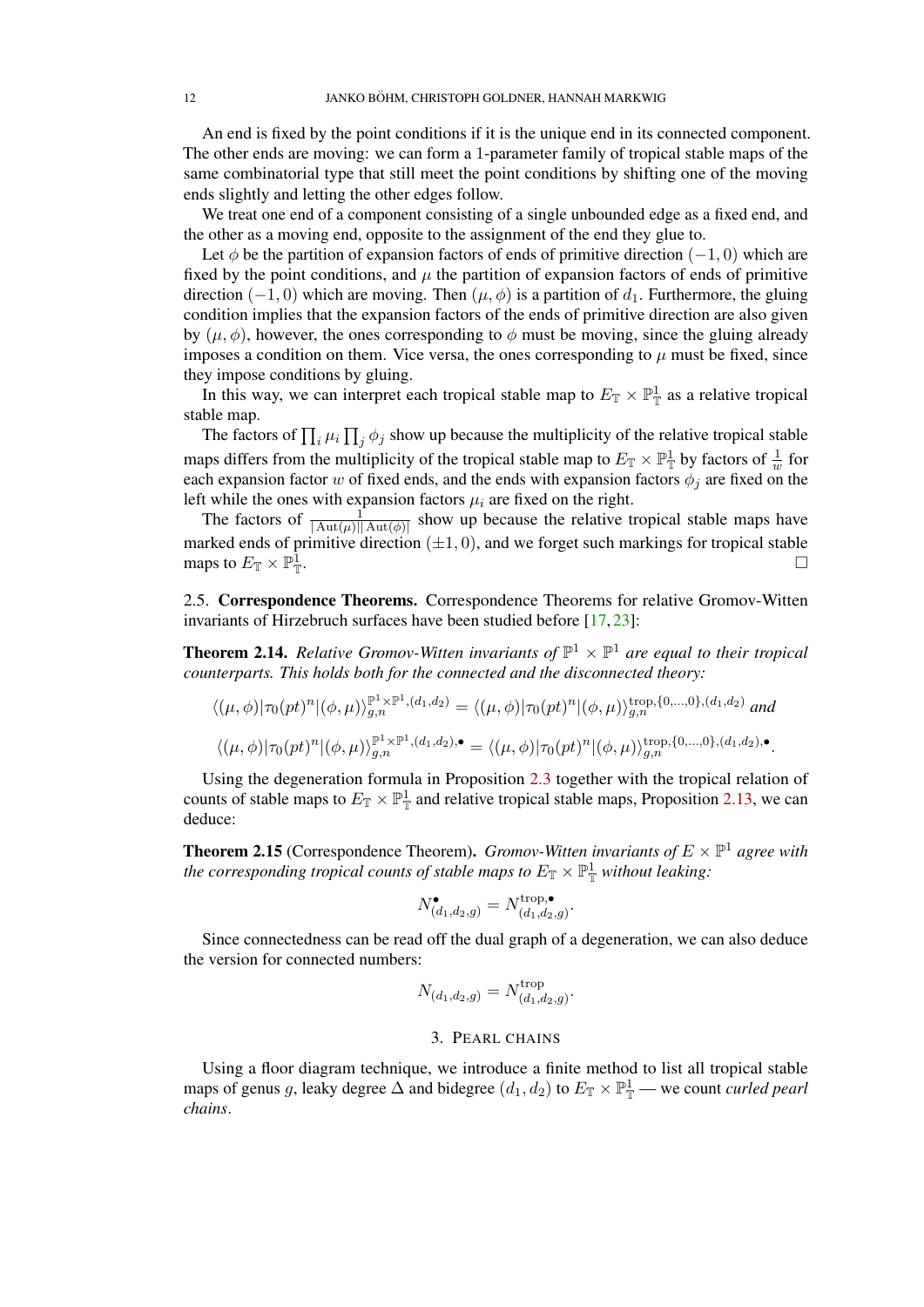#### 3.1. Pearl chains and curled pearl chains.

<span id="page-12-0"></span>**Definition 3.1.** Let  $d_2$  and g be positive integers. A *pearl chain* of type  $(d_2, g)$  is a (nonmetric) connected graph P of genus g. It has  $d_2$  white and  $d_2 + g - 1$  black vertices. Edges can only connect a white with a black vertex, but not vertices of the same color. Black vertices must be 2-valent, white vertices can have any valency. There are no cycles of length two.



FIGURE 5. Some examples of pearl chains of type (3, 2) and a non-example (the right picture contains a cycle of length 2).

To define curled pearl chains, we have to define tropical covers first:

A *tropical cover*  $\pi : \Gamma_1 \to \Gamma_2$  is a surjective map of metric graphs. The map  $\pi$  is piecewise integer affine linear, the slope of  $\pi$  on a flag or edge e is a nonnegative integer called the *expansion factor*  $w_e \in \mathbb{N}_{>0}$ .

For a point  $v \in \Gamma_1$ , and a flag f' adjacent to  $\pi(v)$ , the *local degree of*  $\pi$  *at*  $v$  *w.r.t.* f' is defined as the sum of the expansion factors of all flags  $f$  adjacent to  $v$  that map to  $f'$ :

$$
d_{v,f'} = \sum_{f \mapsto f'} w_f. \tag{3.1}
$$

We define the *harmonicity* or *balancing condition* at v to be the fact that the local degree is independent of the choice of  $f'$  (see [\[1\]](#page-23-6), Section 2).

Consider a tropical cover  $\pi : \Gamma \to E_{\mathbb{T}}$  to a tropical elliptic curve, and assume that the images of the vertices of  $\Gamma$  are distinct. Let  $p \in E_{\mathbb{T}}$  be the image of the vertex v. For each other point in  $\pi^{-1}(p)$ , balancing is satisfied. Fix an orientation of  $E_{\mathbb{T}}$ . Let  $f_1$  and  $f_2$  be the two flags of  $E_{\mathbb{T}}$  adjacent to p, ordered such that the orientation is respected. We say that there is a *leaking* of  $L \in \mathbb{Z}$  at p (resp. at v) if  $d_{v,f_1} - d_{v,f_2} = L$ . If not all vertices of a tropical cover  $\pi : \Gamma \to E_{\mathbb{T}}$  satisfy balancing, but some have leaking, we say that it is a *leaky tropical cover*.

For a leaky tropical cover  $\pi : \Gamma \to E_{\mathbb{T}}$ , we let the *degree* be the minimum of all sums over all local degrees of preimages of a point a w.r.t. an adjacent flag  $f'$ ,  $d = \sum_{p \mapsto a} d_{p,f'}$ .

<span id="page-12-1"></span>**Definition 3.2.** Fix positive integers  $d_2$ , g and a multiset  $\Delta = \{L_1, \ldots, L_{d_2}\}\)$  containing elements of Z such that  $\sum_{i=1}^{d_2} L_i = 0$ . Let  $n = 2d_2 + g - 1$ . Let  $E_{\mathbb{T}}$  be a tropical elliptic curve on which we fix  $n + 1$  points  $p_0, \ldots, p_n$  (notice that this choice fixes an orientation of  $E$ <sup>T</sup>). Let P be a pearl chain of type  $(d_2, g)$ . A *curled pearl chain* of type  $(∆, d_2, g)$  is a leaky tropical cover  $\pi : \mathcal{P}' \to E_{\mathbb{T}}$ , where  $\mathcal{P}'$  is a metrization of  $\mathcal{P}$ , such that each  $\pi^{-1}(p_i)$  contains one vertex for  $i = 1, \ldots, n$ , and such that

- each element L of  $\Delta$  corresponds to a white vertex with leaking L (in particular, there are  $d_2$  white vertices), and
- the black vertices are balanced.

<span id="page-12-2"></span>**Definition 3.3.** Let  $N_{(A,d)}^{\text{pearl}}$  $\sum_{(\Delta,d_1,d_2,g)}^{(\text{pear})}$  be the weighted *count of curled pearl chains* of type  $(\Delta,d_2,g)$ and degree  $d_1$ . Each curled pearl chain is counted with multiplicity  $\prod_e w_e$ , the product over all expansion factors of edges.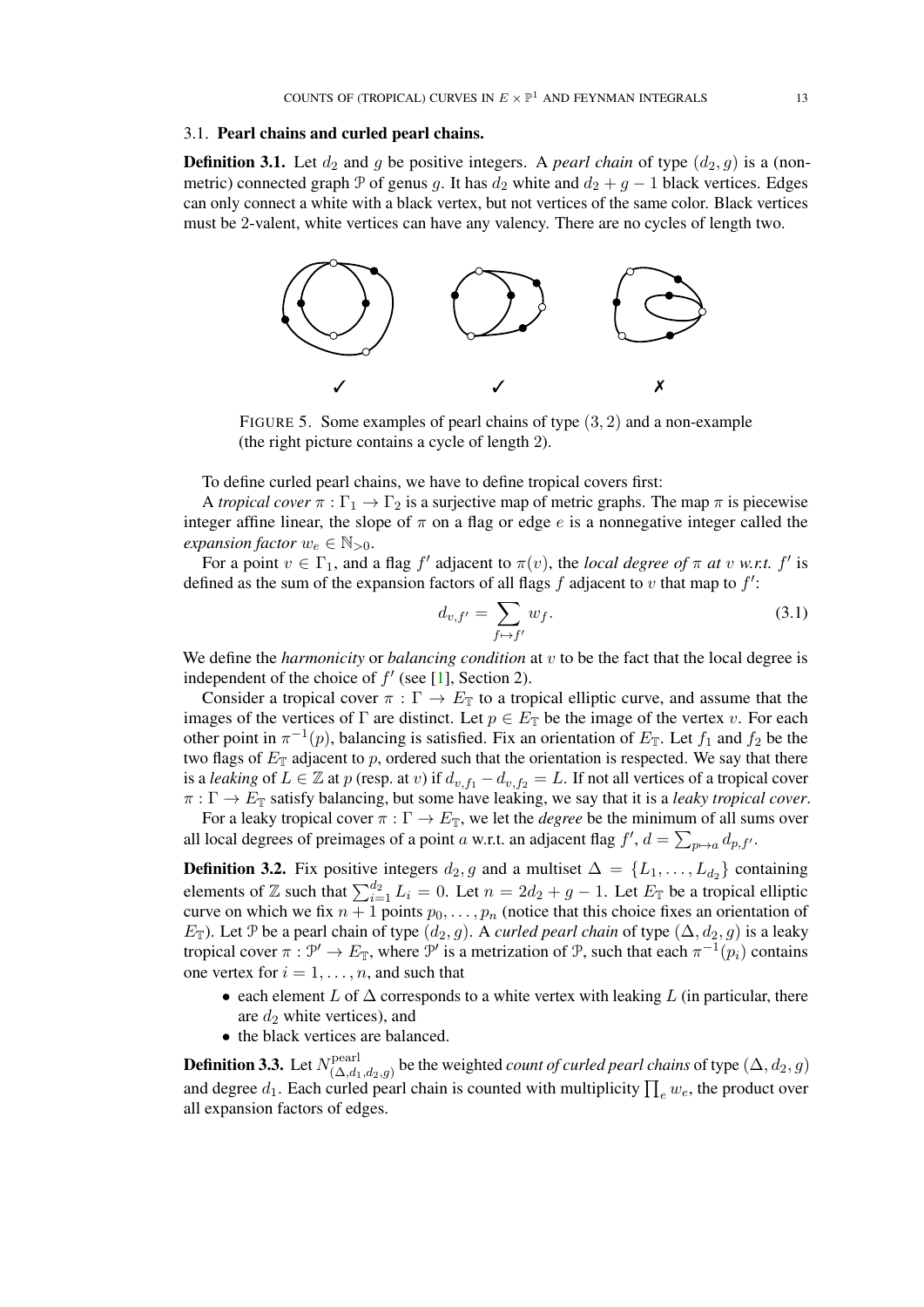

<span id="page-13-0"></span>FIGURE 6. Curled pearl chains contributing to  $N_{(\{0,\ldots,0\},2,2,1)}^{\text{pearl}}$ .

<span id="page-13-1"></span>**Example 3.4.** We want to determine  $N_{(\{0,\ldots,0\},2,2,1)}^{\text{pearl}}$ . We list curled pearl chains of type  $(\{0,\ldots,0\},2,1)$  and degree 2 below, where we suppress  $E_{\mathbb{T}}$  and the map  $\pi$  and fix the upper white vertex as preimage of  $p_1$  instead (the numbers i of the vertices in Figure [6](#page-13-0) indicate to which point  $p_i$  on  $E_{\mathbb{T}}$  the vertices are mapped to). One curled pearl chain has multiplicity  $2^4 = 16$  $2^4 = 16$  and the rest has multiplicity 1. So Figure 6 yields  $16 + 14 = 30$  curled pearl chains counted with multiplicity. Since all vertices are 2-valent, we can exchange the colors (i.e. fix a black vertex as preimage of  $p_1$ ) and obtain a factor 2. Therefore  $N_{(\{0,\ldots,0\},2,2,1)}^{\text{pearl}} = 60$ .

3.2. Floor-decomposed tropical stable maps to  $E_{\mathbb{T}} \times \mathbb{P}_{\mathbb{T}}^1$ . Since the images of tropical stable maps to  $E_{\mathbb{T}} \times \mathbb{P}_{\mathbb{T}}^1$  can be viewed as tropical plane curves, we can also make use of the floor diagram technique  $[14, 22]$  $[14, 22]$  $[14, 22]$ : we use a horizontally stretched set of point conditions (see Definition 3.1 [\[22\]](#page-24-8)).

Every tropical stable map  $(\Gamma, f)$  of leaky degree  $\Delta = \{L_1, \ldots, L_{d_2}\}\$  satisfying these conditions is *floor-decomposed*, i.e. every connected component of Γ minus the edges of primitive direction  $(\pm 1, 0)$  (called a *floor*) contains exactly one marked end, one end of direction  $(0, -1)$  and one end of some direction  $(L_i, 1)$ . Furthermore, each edge of primitive direction  $(\pm 1, 0)$  (called an *elevator*), except for  $n_1$  ends whose y-coordinates are imposed by the gluing condition, is adjacent to precisely one marked end.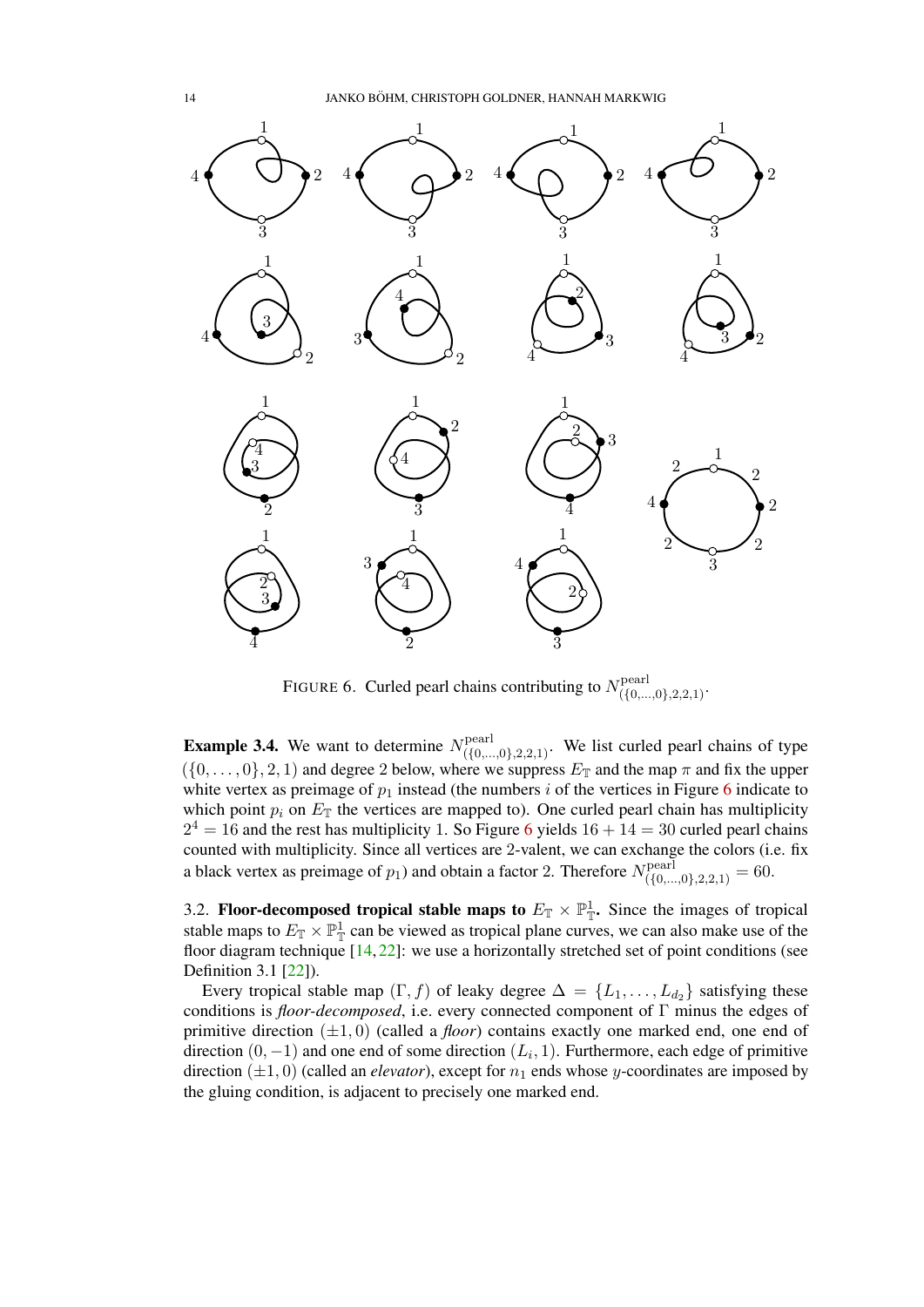

<span id="page-14-1"></span>FIGURE 7. Left: The tropical stable map to  $E_{\mathbb{T}} \times \mathbb{P}^1_{\mathbb{T}}$  of leaky degree  $\{-1, 1\}$ with a curled edge from Example [2.7,](#page-8-0) where we indicated the floors. Right: The curled pearl chain construction [3.5](#page-14-0) associates to this curve (we suppressed the map  $\pi$ ).

<span id="page-14-0"></span>**Construction 3.5.** Given a floor-decomposed tropical stable map  $(\Gamma, f)$  to  $E_{\mathbb{T}} \times \mathbb{P}_{\mathbb{T}}^1$  of bidegree  $(d_1, d_2)$  and genus g satisfying  $n = 2d_2 + g - 1$  horizontally stretched point conditions, we associate a curled pearl chain  $\pi : \mathcal{P}' \to E_{\mathbb{T}}$  as follows:

As in Construction [2.6\(](#page-6-0)[1\)](#page-6-3), let  $\Gamma'$  be the graph obtained from  $\Gamma$  by gluing the pairs of ends of primitive direction  $(\pm 1, 0)$ . Shrink each floor in  $\Gamma'$  to a white vertex. Shrink the marked points on elevators to black vertices. The graph obtained in this way is  $\mathcal{P}'$ . Its edges correspond to elevator edges of  $\Gamma'$ , see Figure [7.](#page-14-1)

Let pr denote the vertical projection of  $E_{\mathbb{T}} \times \mathbb{P}^1_{\mathbb{T}}$  to a tropical elliptic curve and let  $p_1, \ldots, p_n$ be the images of the horizontally stretched point conditions. The map  $\pi$  can be viewed as the composition of (the extension of)  $f$  with pr. It maps the white vertex arising from the floor containing  $x_i$  to  $p_i$  in E, and the black vertex arising from  $x_j$  to  $p_j$ . The edge of  $\mathcal P$ arising from an elevator edge of  $\Gamma'$  is mapped as the projection of the elevator edge. The expansion factors  $w_e$  of the edges of P are given as the expansion factors of the corresponding elevator edges of  $\Gamma'$ . Note that the leaky degree of the tropical stable map and the leaking of the associated curled pearl chain coincide.

<span id="page-14-2"></span>**Lemma 3.6.** *Construction [3.5](#page-14-0) associates a curled pearl chain*  $\pi$  :  $\mathcal{P}' \to E_{\mathbb{T}}$  *of type*  $(\Delta, d_2, g)$ *and degree*  $d_1$  *to a floor-decomposed connected tropical stable map*  $(\Gamma, f)$  *to*  $E_{\mathbb{T}} \times \mathbb{P}_{\mathbb{T}}^1$  *of leaky degree*  $\Delta$ *, bidegree*  $(d_1, d_2)$  *and genus g.* 

*Proof.* Denote  $\Delta = \{L_1, \ldots, L_{d_2}\}$ . The tropical stable map has  $d_2$  ends of direction  $(0, -1)$ and exactly one end of directions  $(L_i, 1)$  for each  $i = 1, \ldots, d_2$ , and each floor contains one end of direction  $(0, -1)$  and one of direction  $(L_i, 1)$  for some i. The white vertices of  $\mathcal{P}'$  come from the  $d_2$  floors. The black vertices come from the remaining  $d_2 + q - 1$  points. Every elevator edge of  $\Gamma'$  must be fixed by a point, so the corresponding edge in  $\mathcal P$  must be adjacent to a black vertex. An edge cannot connect two black vertices, since this would correspond to an elevator edge adjacent to two contracted ends, which would then be mapped to the same horizontal line. Since the point conditions are general, two contracted ends cannot be mapped to the same horizontal line. It follows that each edge of  $\mathcal{P}'$  is adjacent to one black and one white vertex. A black vertex comes from a contracted end and its two adjacent elevator edges, it must be 2-valent. The graph  $\mathcal{P}'$  arises from the glued graph  $\Gamma'$  of Construction [2.6](#page-6-0)[\(1\)](#page-6-3) by shrinking floors resp. ends, hence it has the same genus. Assume  $\mathcal{P}'$  had a cycle of length 2, which necessarily connects a white with a black vertex. This would correspond to an elevator edge of Γ', starting at the floor corresponding to the white vertex and returning to the same floor with the same y-coordinate. The balancing condition implies that the floor cannot have a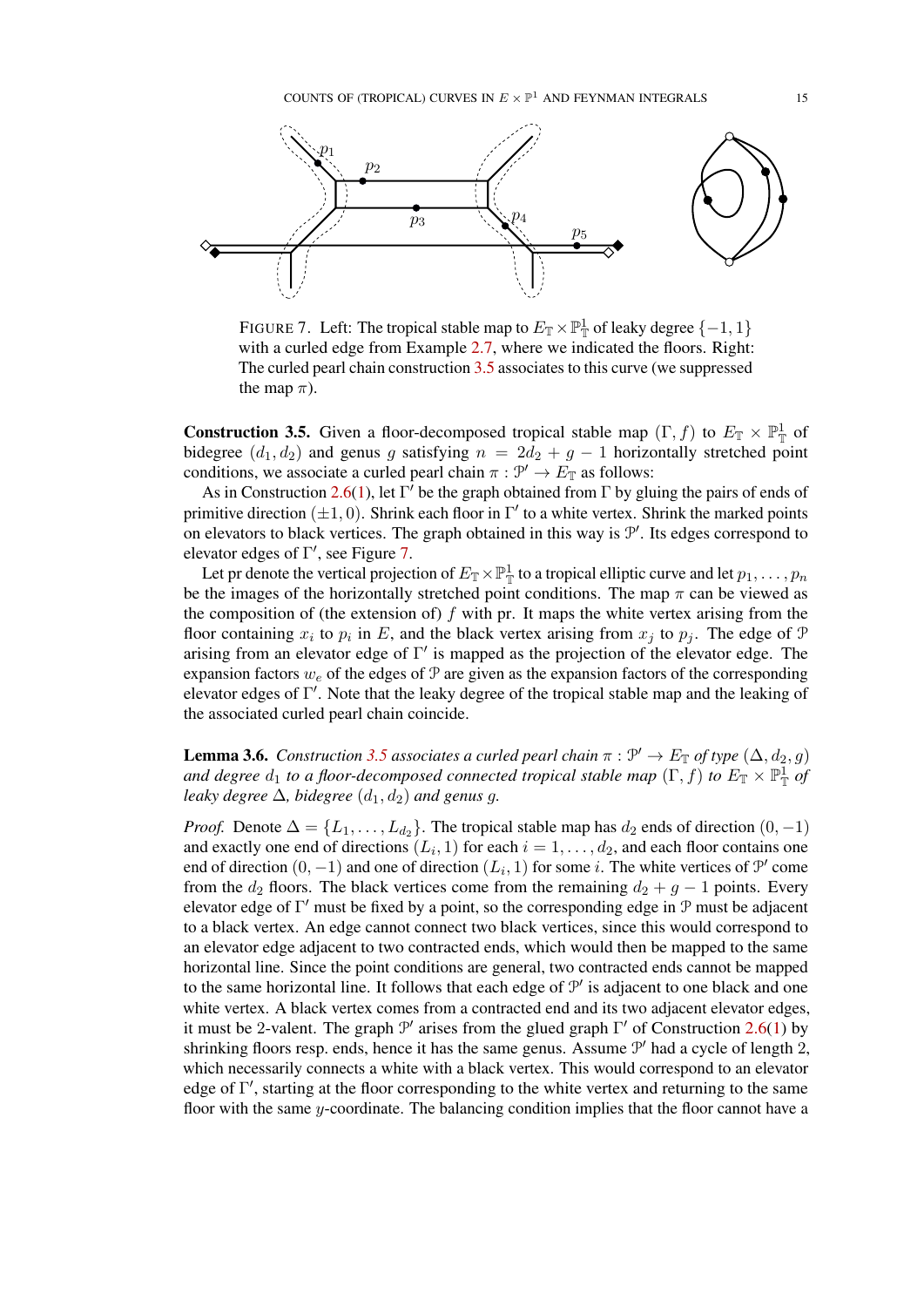3-valent vertex adjacent to those two edges, the elevator loop would form a separate connected component, which we excluded. Thus  $\mathcal{P}'$  has no cycles of length 2. It follows that  $\mathcal{P}$ , which equals  $\mathcal{P}'$  after forgetting metric data, is a pearl chain of type  $(d_2, g)$ . From the construction of the map  $\pi$ , it is clear that the preimage of each  $p_i$  contains exactly one vertex. Also, the two flags adjacent to a black vertex are mapped to the two flags in  $E$  adjacent to the image vertex, and that their expansion factors agree: they correspond to the two elevator edges adjacent to a contracted end, which by the balancing condition must have direction  $(w_e, 0)$  resp.  $(-w_e, 0)$ . For a white vertex, which represents a floor of  $(\Gamma, f)$ , note that it has two non-contracted ends of direction  $(0, -1)$  and  $(L_i, 1)$  for some i. The other edges leaving the floor are the elevators, they are of primitive direction  $(\pm 1, 0)$ . It follows from the balancing condition that there is leaking of  $\Delta$  at the white vertices. Thus,  $\pi : \mathcal{P}' \to E_{\mathbb{T}}$  is a curled pearl chain of type  $(\Delta, d_2, g)$ . For a floor-decomposed tropical stable map, the first entry of the bidegree  $(d_1, d_2)$ equals the minimum of the sums of expansion factors of all elevators passing a fixed vertical line. This equals the degree of the curled pearl chain constructed from  $(\Gamma, f)$ .

# 3.3. Counts of tropical stable maps to  $E_{\mathbb T} \times {\mathbb P}^1_{\mathbb T}$  of leaky degree and pearl chains.

<span id="page-15-0"></span>**Theorem 3.7.** *The count of curled pearl chains of type*  $(\Delta, d_2, g)$  *and degree*  $d_1$  *from Defini-*tion [3.3](#page-12-2) equals the number of connected tropical stable maps to  $E_\mathbb{T}\times \mathbb{P}^1_\mathbb{T}$  of leaky degree  $\Delta$ , *genus g and bidegree*  $(d_1, d_2)$  *(see Definition [2.5\)](#page-6-1):* 

$$
N^{\text{pearl}}_{(\Delta,d_1,d_2,g)} = N^{\text{trop}}_{(\Delta,d_1,d_2,g)}.
$$

*Proof.* Given a tropical stable map contributing to  $N_{(A)}^{\text{trop}}$  $(\Delta, d_1, d_2, g)$ , we know from Construction [3.5](#page-14-0) and Lemma [3.6](#page-14-2) how to construct a curled pearl chain contributing to  $N^{\text{pear}}_{(A,d)}$  $\sum_{(\Delta,d_1,d_2,g)}^{\text{pearr}}$ . Here, we want to show that Construction [3.5](#page-14-0) yields a bijection between the set of tropical stable maps contributing to  $N_{(\Delta,d)}^{\text{trop}}$ <sup>trop</sup> ( $\Delta$ ,d<sub>1</sub>,d<sub>2</sub>,g)</sub> and the set of curled pearl chains contributing to  $N^{\text{pear}}_{(\Delta,d_1,d_2)}$  $\sum_{( \Delta, d_1, d_2, g)}$ and that each tropical stable map counts with the same weight as the associated curled pearl chain.

Pick generic horizontally stretched points  $p'_1, \ldots, p'_n$  in  $\mathbb{R}^2$ . Given a curled pearl chain  $\pi : \mathcal{P}' \to E_{\mathbb{T}}$ , each vertex of  $\mathcal P$  corresponds to a point  $p_1, \ldots, p_n \in E_{\mathbb{T}}$  via its image under the map  $\pi$ . We construct a tropical stable map  $(\Gamma, f)$  satisfying the point conditions  $p'_1, \ldots, p'_n$ starting from local pieces of the image  $f(\Gamma) \subset \mathbb{R}^2$ .

For a black vertex mapping to  $p_i \in E$ , we draw germs of elevator edges adjacent to  $p'_i$ . Each elevator edge of the glued graph  $\Gamma'$  must be fixed by a unique point. We draw end germs for elevator edges of  $\Gamma$  which are moving ends, but whose y-coordinate is imposed by the gluing conditions. If an edge of  $P$  curls multiple times, this corresponds to multiple connected components of Γ consisting of a single edge which is mapped to a horizontal line.

Consider a white vertex mapping to  $p_j \in E$ . It corresponds to a floor which satisfies the point condition  $p'_j$ . In  $\Gamma$ , a floor can be viewed as a path connecting an end of direction  $(0, -1)$  with an end of direction  $(L_i, 1)$  — the choice of i here depends on the leaking of the corresponding white vertex. The edges adjacent to this path in  $\Gamma$  are elevator edges, and they correspond to the edges of  $P$  adjacent to the white vertex. There is a unique way to connect the corresponding elevator edges (for which the horizontal line to which they map is already fixed) via a path, and to map this floor with f, such that it meets the point  $p'_j$ . In this way, we have constructed a floor-decomposed stable map  $(\Gamma, f)$ . This construction is obviously inverse to Construction [3.5,](#page-14-0) and so it follows in particular that the discrete data matches.

The multiplicity of  $(\Gamma, f)$  is given by the product of its local vertex multiplicities (see Definition [2.8\)](#page-9-2). Each 3-valent vertex V which is not adjacent to a contracted end is contained in a floor. Thus V is adjacent to an elevator e. Hence the multiplicity  $\text{mult}_V(\Gamma, f)$  of V is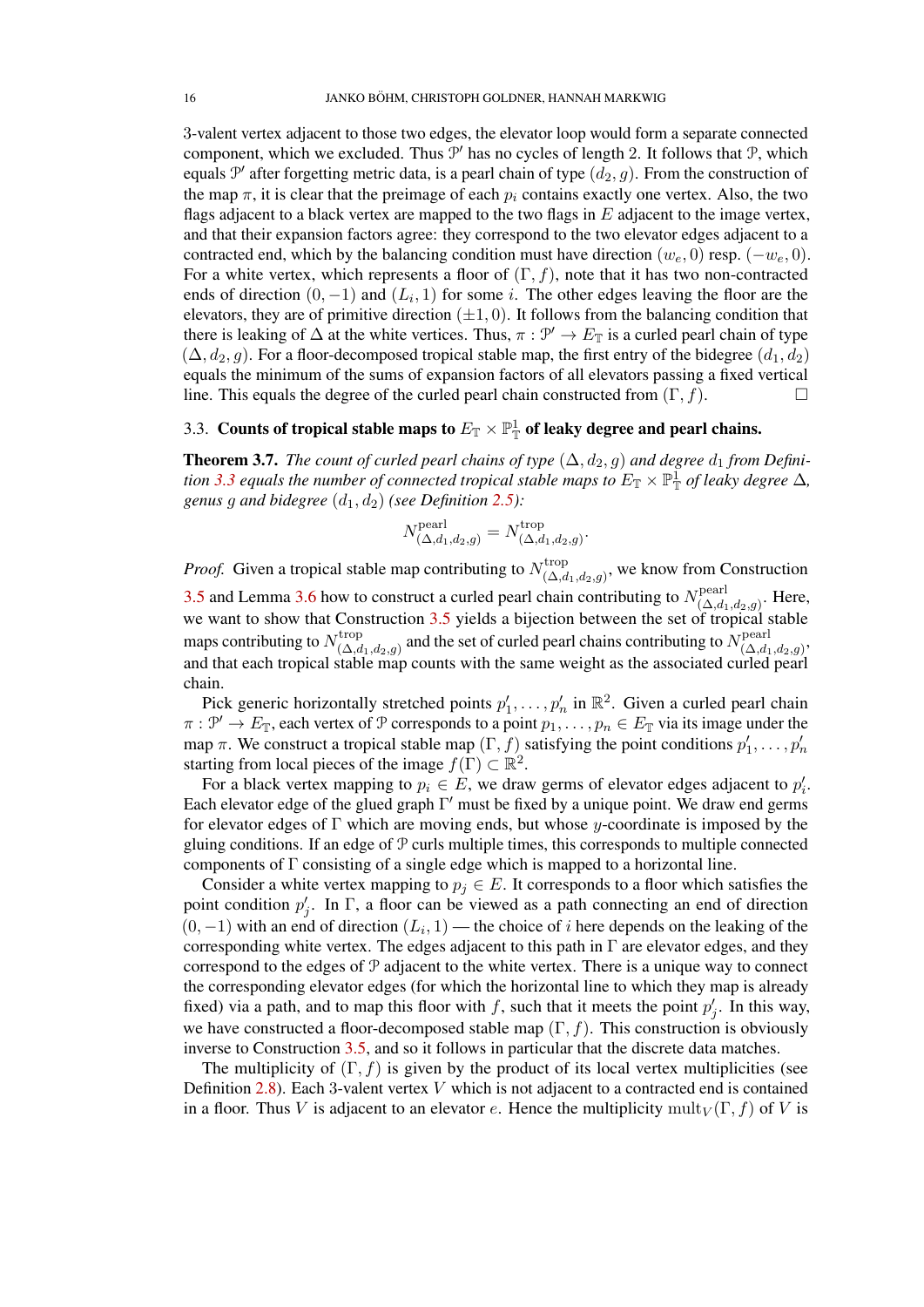given by

$$
\text{mult}_V(\Gamma, f) = |\text{det}\begin{pmatrix} w_e & * \\ 0 & \pm 1 \end{pmatrix}| = w_e,
$$

where the first column is the direction of the elevator  $e$  and the second column is the direction of another edge adjacent to  $V$ . From the directions of the non-contracted ends that belong to the floor —  $(0, -1)$  and  $(L_i, 1)$  — and the balancing condition, it follows that the y-coordinate of the direction vector must be  $\pm 1$ . Thus every such vertex V contributes a factor of the expansion factor of its adjacent elevator edge. Vice versa, every elevator edge is adjacent to one contracted end and one such vertex V. It follows that  $mult(\Gamma, f)$  equals the product of the expansion factors of its elevators, which equals the weight with which the associated curled pearl chain contributes to  $N_{(A,d)}^{\text{pearl}}$  $(\triangle, d_1, d_2, g)$  by Construction [3.5](#page-14-0) and Definition [3.3.](#page-12-2)

 $\Box$ 

#### 4. GENERATING SERIES AND FEYNMAN INTEGRALS

<span id="page-16-0"></span>In this section, we study generating series of the numbers  $N_{(A)}^{\text{trop}}$  $(\Delta, d_1, d_2, g)$  in terms of Feynman integrals.

## 4.1. Feynman integrals.

<span id="page-16-3"></span>Definition 4.1 (The propagator). We define the *propagator*

$$
p(z,q) := \frac{1}{4\pi^2} \wp(z,q) + \frac{1}{12} E_2(q^2)
$$

in terms of the Weierstraß-P-function  $\wp$  and the Eisenstein series

$$
E_2(q) := 1 - 24 \sum_{d=1}^{\infty} \sigma(d) q^d.
$$

Here,  $\sigma = \sigma_1$  denotes the sum-of-divisors function  $\sigma(d) = \sigma_1(d) = \sum_{m|d} m$ .

Changing coordinates  $x = e^{i\pi z}$ , the propagator has the following nice form (see Theorem 2.22 [\[10\]](#page-24-17)):

<span id="page-16-1"></span>
$$
P(x,q) = -\sum_{d=1}^{\infty} d \cdot x^d - \sum_{n=1}^{\infty} \left( \sum_{d|n} d \left( x^d + x^{-d} \right) \right) q^n.
$$
 (4.1)

Here, we let  $|x| < 1$  and use a geometric series expansion (see Lemma 2.23 [\[10\]](#page-24-17)).

<span id="page-16-2"></span>**Definition 4.2** (Feynman integrals). Let P be a pearl chain of type  $(d_2, q)$ . We fix a labeling  $x_1, \ldots, x_n$  of its vertices and a labeling  $q_1, \ldots, q_r$  of its edges.

Let  $\Omega$  be a total order of the *n* vertices of  $\mathcal{P}$ .

Denote the vertices adjacent to the edge  $q_k$  by  $x_{k1}$  and  $x_{k2}$ , where we assume  $x_{k1} < x_{k2}$  in Ω.

For integers  $l_1, \ldots, l_n$  and using equation [\(4.1\)](#page-16-1), we define the *Feynman integral* for  $P$  and  $\Omega$  to be

$$
I^{l_1,...,l_n}_{\mathcal{P},\Omega}(q) = \mathrm{Coef}_{[x_1^{l_1}...x_n^{l_n}]} \prod_{k=1}^r P(\frac{x_{k^1}}{x_{k^2}},q)
$$

and the *refined Feynman integral* to be

$$
I_{\mathcal{P},\Omega}^{l_1,\dots,l_n}(q_1,\dots,q_r) = \mathrm{Coef}_{[x_1^{l_1}\dots x_n^{l_n}]} \prod_{k=1}^r P(\frac{x_{k^1}}{x_{k^2}},q_k).
$$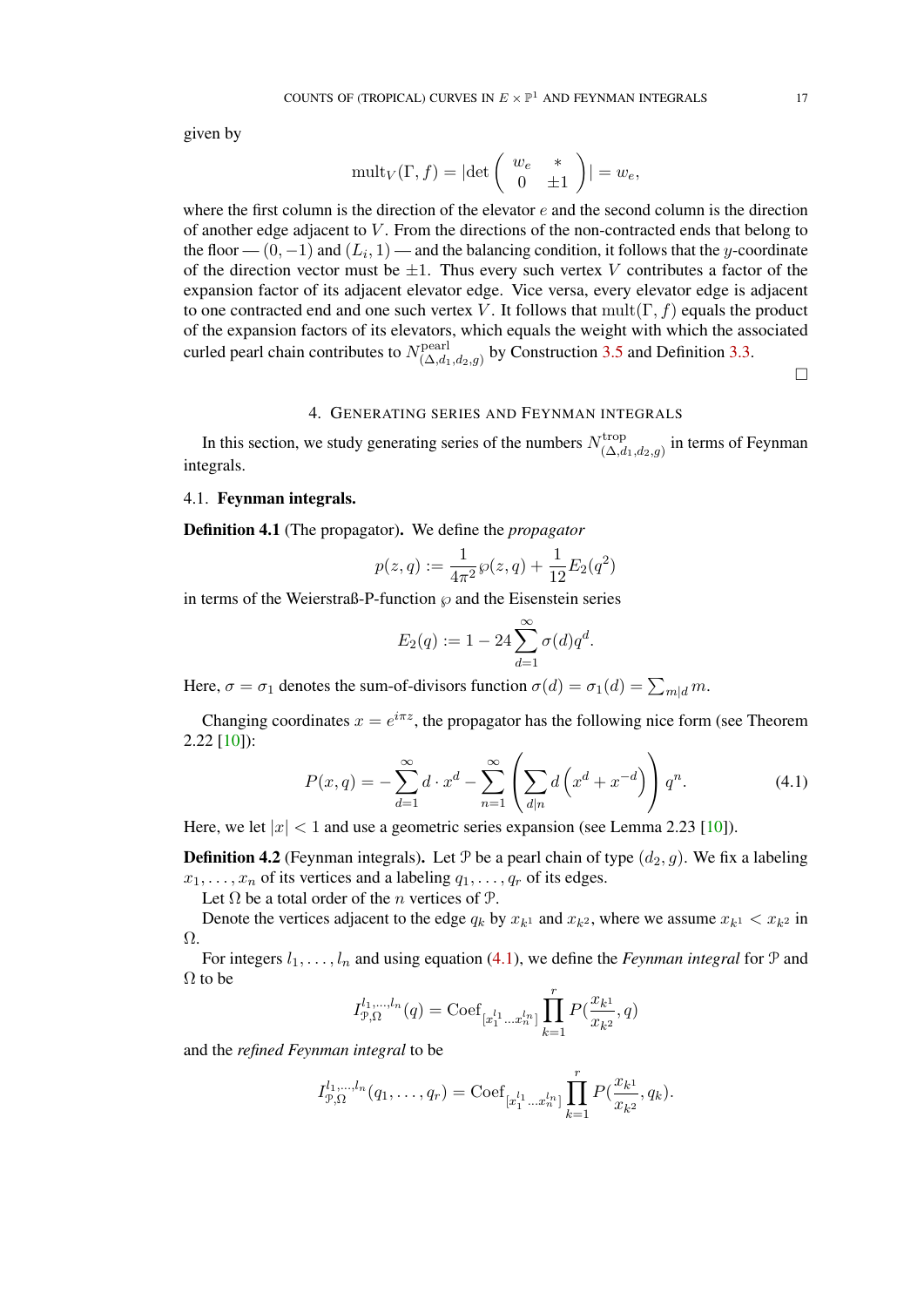Finally, we set

$$
I_{\mathcal{P}}^{l_1,...,l_n}(q) = \sum_{\Omega} I_{\mathcal{P},\Omega}^{l_1,...,l_n}(q)
$$

where the sum goes over all n! orders of the vertices of  $\Gamma$ , and

$$
I_{\mathcal{P}}^{l_1,...,l_n}(q_1,...,q_r) = \sum_{\Omega} I_{\mathcal{P},\Omega}^{l_1,...,l_n}(q_1,...,q_r).
$$

If we drop the superscript  $l_1, \ldots, l_n$  in the notations above, then this stands for  $l_i = 0$  for all i.

For the case  $l_i = 0$  for all i, a Feynman integral can be viewed as a path integral in complex analysis:

**Definition 4.3** (Feynman integrals in complex analysis). Let  $\mathcal{P}$  be a labeled pearl chain as in Definition [4.2.](#page-16-2) Let  $\Omega$  be an order.

Pick starting points of the form  $iy_1, \ldots, iy_n$  in the complex plane, where the  $y_j$  are pairwise different small real numbers. We define integration paths  $\gamma_1, \ldots, \gamma_n$  by

$$
\gamma_j : [0,1] \to \mathbb{C} : t \mapsto iy_j + t,
$$

such that the order of the real coordinates  $y_j$  of the starting points of the paths equals  $\Omega$ . We then define the integral

$$
I'_{\mathcal{P},\Omega}(q) := \int_{z_j \in \gamma_j} \prod_{k=1}^r \left( -p(z_{k^1} - z_{k^2}, q) \right),\tag{4.2}
$$

where  $p(z, q)$  is the propagator of Definition [4.1,](#page-16-3) and the refined version

$$
I'_{\mathcal{P},\Omega}(q_1,\ldots,q_r) := \int_{z_j \in \gamma_j} \prod_{k=1}^r \left( -p(z_{k^1} - z_{k^2}, q_k) \right). \tag{4.3}
$$

Here, as in Definition [4.2,](#page-16-2)  $x_{k}$  and  $x_{k}$  are the two vertices adjacent to an edge  $q_k$ . Finally, we set

$$
I'_{\mathcal{P}}(q) = \sum_{\Omega} I'_{\mathcal{P},\Omega}(q)
$$
 and  $I'_{\mathcal{P}}(q_1,\ldots,q_r) = \sum_{\Omega} I'_{\mathcal{P},\Omega}(q_1,\ldots,q_r).$ 

Since the propagator  $p(z, q)$  is an even function, it is not important here in which way the vertices  $x_{k_1}$  and  $x_{k_2}$  of  $q_k$  are ordered. The order  $\Omega$  is only important for the arrangement of the integration paths.

<span id="page-17-0"></span>Theorem 4.4. *The complex analysis version of Feynman integrals agrees with the version from Definition [4.2,](#page-16-2) using constant coefficients of formal series:*

$$
I_{\mathcal{P},\Omega}(q) = I'_{\mathcal{P},\Omega}(q)
$$
 and  $I_{\mathcal{P},\Omega}(q_1,\ldots,q_r) = I'_{\mathcal{P},\Omega}(q_1,\ldots,q_r).$ 

For a proof, see Lemma 2.25 [\[10\]](#page-24-17).

4.2. Generating series and Feynman integrals. We first state the main theorem and its corrolaries involving generating series of counts of curled pearl chains, tropical stable maps of leaky degree, and Gromov-Witten invariants.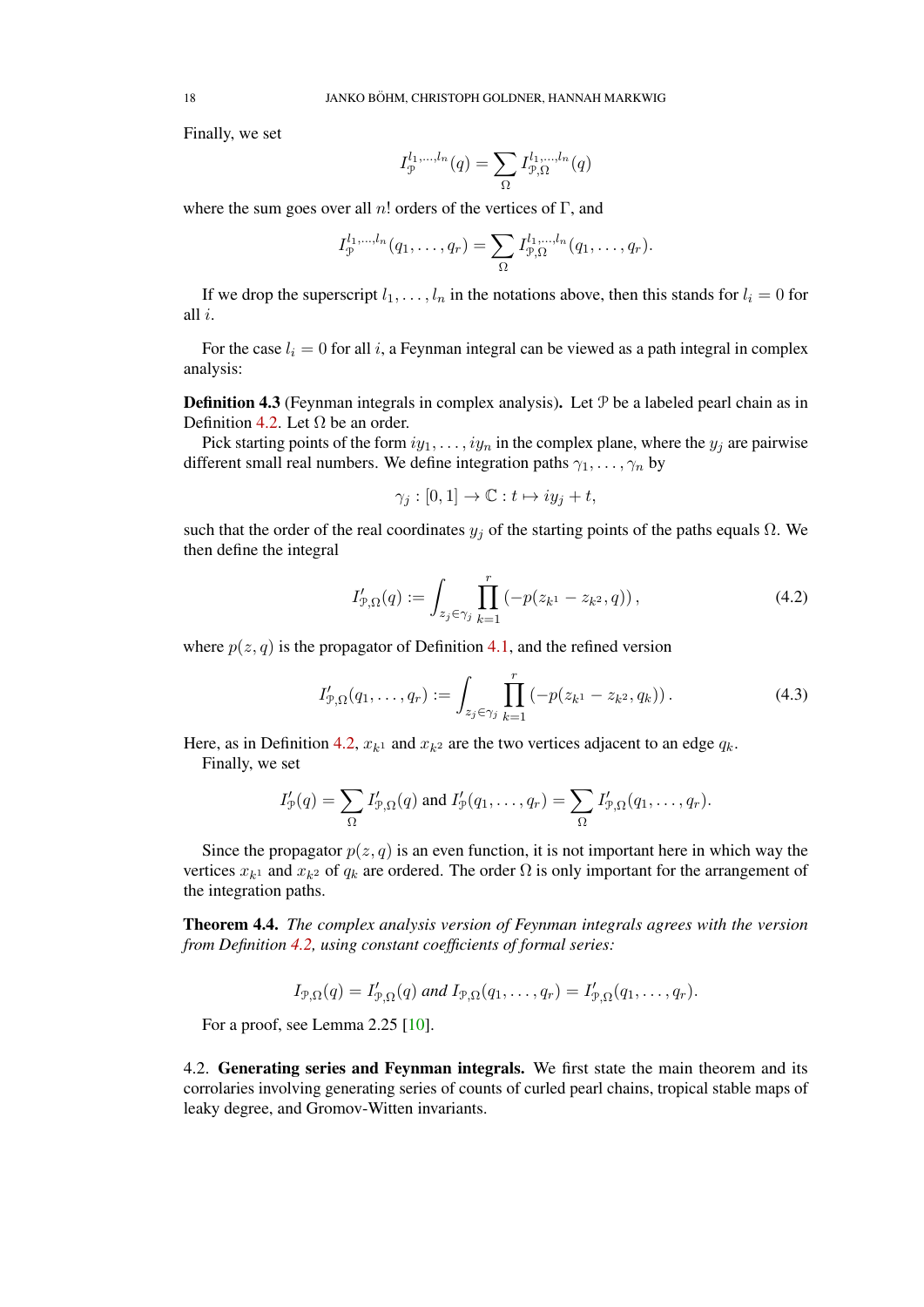<span id="page-18-1"></span>**Theorem 4.5.** *Fix positive integers*  $d_2$ ,  $g$  and a multiset  $\Delta = \{L_1, \ldots, L_{d_2}\}$  containing  $\epsilon$ lements of  $\mathbb Z$  such that  $\sum_{i=1}^{d_2} L_i = 0$ . The generating series of counts of curled pearl chains *of type*  $(\Delta, d_2, g)$  *(see Definition [3.3\)](#page-12-2) equals a sum of Feynman integrals:* 

$$
\sum_{d_1} N^{\text{pearl}}_{(\Delta, d_1, d_2, g)} q^{d_1} = \sum_{\mathcal{P}} \frac{1}{|\operatorname{Aut}(\mathcal{P})|} \sum_{v} \sum_{\Omega} I^v_{\mathcal{P}, \Omega}(q).
$$

*The first sum on the right hand side goes over all pearl chains of type*  $(d_2, q)$  *(see Definition*) [3.1\)](#page-12-0), the second over all vectors v which associates the leakings  $L_1, \ldots, L_{d_2}$  to the white *vertices of* P*, and* 0 *to the black vertices.*

We call the vectors v over which we sum in Theorem [4.5](#page-18-1) the suitable *leaking vectors*.

*Remark* 4.6. Notice that the generating series on the left of the equality in Theorem [4.5](#page-18-1) can be stratified into summands for pearl chains also — counting only those curled pearl chains  $\pi : \mathcal{P}' \to E_{\mathbb{T}}$  for a fixed pearl chain  $\mathcal{P}$ . The equality holds for each summand indexed by a pearl chain P.

Using Theorem [3.7](#page-15-0) and, for  $\Delta = \{0, \ldots, 0\}$ , the Correspondence Theorem [2.15,](#page-11-0) we can interpret the generating series on the left as generating series of counts of tropical stable maps to  $E_{\mathbb{T}} \times \mathbb{P}^1_{\mathbb{T}}$  of some leaky degree  $\Delta$ , and, for  $\Delta = \{0, \ldots, 0\}$ , also as the generating series of Gromov-Witten invariants of  $E \times \mathbb{P}^1$ . In the latter case, we can also use the complex analysis version of Feynman integral.

<span id="page-18-2"></span>Corollary 4.7. *Fix positive integers* d2, g *and a leaky degree* ∆*. The generating series of counts of connected tropical stable maps to*  $E_{\mathbb{T}} \times \mathbb{P}^1_{\mathbb{T}}$  *of leaky degree, genus g and bidegree*  $(d_1, d_2)$  *(see Definition [2.9\)](#page-9-3) equals a sum of Feynman integrals:* 

$$
\sum_{d_1} N^{\text{trop}}_{(\Delta, d_1, d_2, g)} q^{d_1} = \sum_{\mathcal{P}} \frac{1}{|\operatorname{Aut}(\mathcal{P})|} \sum_v \sum_{\Omega} I^v_{\mathcal{P}, \Omega}(q).
$$

*The first sum on the right hand side goes over all pearl chains of type*  $(d_2, g)$  *(see Definition*) *[3.1\)](#page-12-0), the second over all suitable leaking vectors.*

*Proof.* This follows from Theorem [4.5](#page-18-1) and Theorem [3.7,](#page-15-0) since the generating series on the left are equal.

Also here, the left hand side can be stratified into sums corresponding to a fixed pearl chain, where we sum only over those tropical stable maps  $(\Gamma, f)$  whose glued graph  $\Gamma'$  (see Construction  $2.6(1)$  $2.6(1)$ ) equals  $P$  after shrinking floors and contracted ends and forgetting the metric. We denote those counts by  $N_{(A,d)}^{\text{trop},\mathcal{P}}$  $(\Delta, d_1, d_2, g)$ . For each pearl chain  $\mathcal{P}$ , we have

$$
\sum_{d_1} N_{(\Delta,d_1,d_2,g)}^{\text{trop},\mathcal{P}} q^{d_1} = \frac{1}{|\operatorname{Aut}(\mathcal{P})|} \sum_v \sum_{\Omega} I_{\mathcal{P},\Omega}^v(q),
$$

where the sum goes over all suitable leaking vectors.

<span id="page-18-0"></span>**Corollary 4.8.** Fix positive integers  $d_2$  and q. The generating series of Gromov-Witten *invariants of*  $E \times \mathbb{P}^1$  *of genus g and bidegree*  $(d_1, d_2)$  *(see Definition [2.1\)](#page-4-1) equals a sum of Feynman integrals:*

$$
\sum_{d_1} N(d_1, d_2, g) q^{d_1} = \sum_{\mathcal{P}} \frac{1}{|\operatorname{Aut}(\mathcal{P})|} \sum_{\Omega} I'_{\mathcal{P}, \Omega}(q).
$$

*The first sum on the right hand side goes over all pearl chains of type*  $(d_2, g)$  *(see Definition*) *[3.1.](#page-12-0)*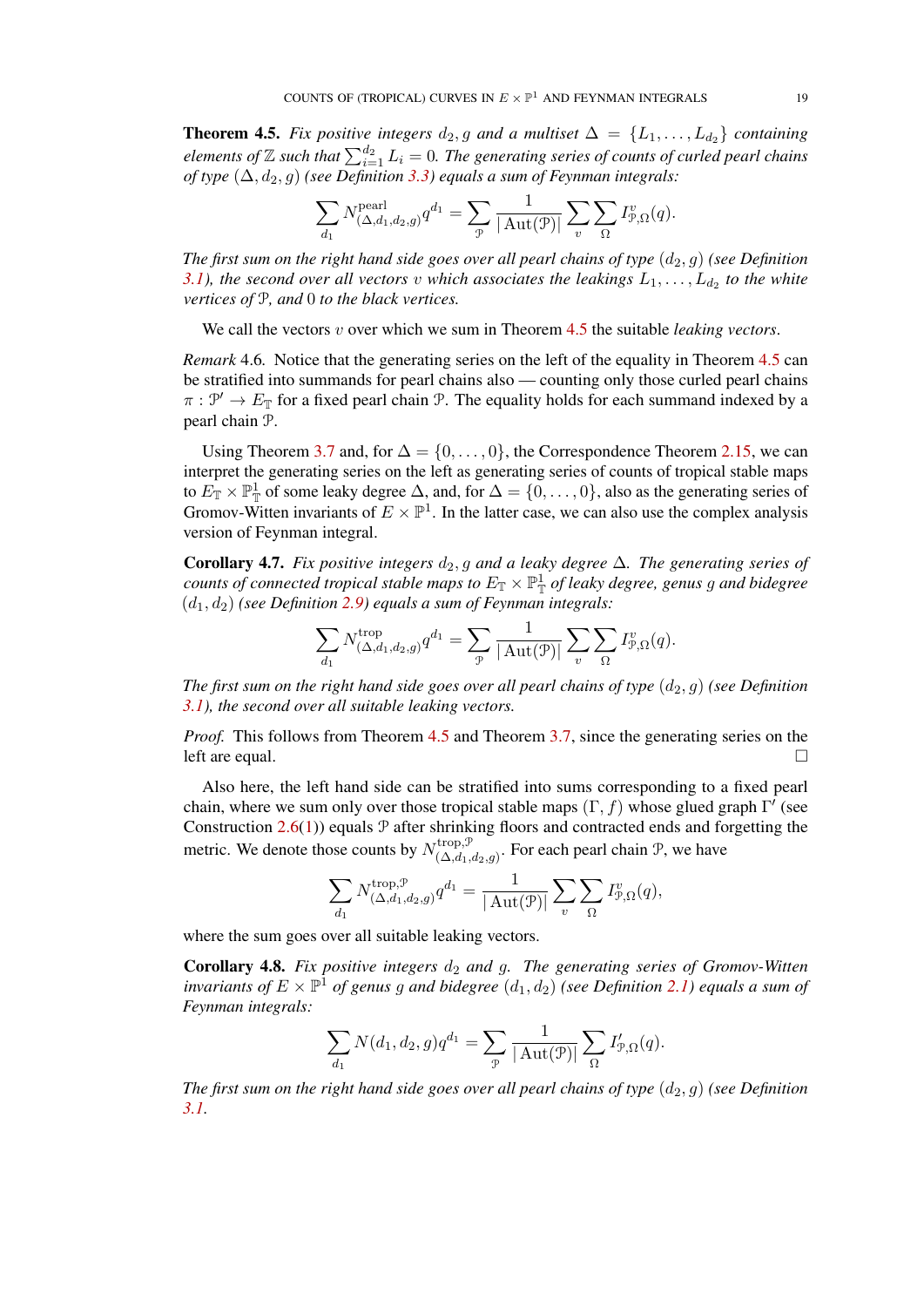*Proof.* This follows from Corollary [4.7,](#page-18-2) the Correspondence Theorem [2.15](#page-11-0) and Theorem [4.4,](#page-17-0) taking into account that the sum over all suitable leaking vectors  $v$  in Corollary [4.7](#page-18-2) becomes trivial for  $\Delta = \{0, \ldots, 0\}.$ 

Using tropical geometry, we can stratify the generating series on the left again into summands corresponding to a pearl chain: close to the tropical limit, we can take those stable maps which degenerate to a tropical stable map with a fixed underlying pearl chain. We denote these numbers by  $N^{\mathcal{P}}(d_1, d_2, g)$ , then we have

$$
\sum_{d_1} N^{\mathcal{P}}(d_1, d_2, g) q^{d_1} = \frac{1}{|\operatorname{Aut}(\mathcal{P})|} \sum_{\Omega} I'_{\mathcal{P}, \Omega}(q). \tag{4.4}
$$

4.3. Labeled curled pearl chains and the proof of Theorem [4.5.](#page-18-1) To prove Theorem [4.5,](#page-18-1) we need to introduce graph covers and labeled curled pearl chains:

**Definition 4.9** (Graph covers, see Definition 2.18 [\[11\]](#page-24-11)). Let  $\Gamma$  be a graph with n labeled vertices  $x_1, \ldots, x_n$  and r labeled edges  $q_1, \ldots, q_r$ . Let  $\Omega$  be an order, viewed as an element in the symmetric group on *n* elements, associating to *i* the place  $\Omega(i)$  that the vertex  $x_i$  takes in the order  $\Omega$ . As before, fix an orientation of  $E_{\mathbb{T}}$  and points  $p_0, p_1, \ldots, p_n$  ordered in this way when going around  $E_{\rm T}$  starting at  $p_0$ .

A *graph cover* of type  $\Gamma$  and order  $\Omega$  is a leaky tropical cover  $\pi : \Gamma' \to E_{\mathbb{T}}$ , where  $\Gamma'$ is a metrization of Γ, such that  $\pi^{-1}(p_{\Omega(i)})$  contains the vertex  $x_i$ . (Since there are *n* point conditions and n vertices, it follows that there is precisely one vertex of  $\Gamma$  in each preimage  $\pi^{-1}(p_j)$ ).)

The *multidegree* of a graph cover is the vector  $\underline{a} \in \mathbb{N}^r$  with k-th entry

$$
a_k = |\pi^{-1}(p_0) \cap q_k| \cdot w_k,
$$

where  $w_k$  denotes the expansion factor of the edge  $q_k$ .

<span id="page-19-0"></span>**Definition 4.10.** A *labeled curled pearl chain*  $\pi$  :  $\mathcal{P}' \to E_{\mathbb{T}}$  is a curled pearl chain (Definition [3.2\)](#page-12-1) for which we fix labels  $x_1, \ldots, x_n$  for the vertices of  $\mathcal P$  and  $q_1, \ldots, q_r$  for the edges.

*Remark* 4.11*.* By definition, a labeled curled pearl chain is a graph cover with a particular source graph, namely a pearl chain, and for which only suitable leaking vectors  $v$  are allowed.

**Definition 4.12.** Let P be a pearl chain of type  $(d_2, q)$ ,  $\Omega$  and order and a a multidegree. Let v be a suitable leaking vector for  $\Delta$ .

We define  $N^v_{\mathcal{P},\Omega,\underline{a}}$  to be the *number of labeled curled pearl chains* whose source curve is a metrization of P, of order  $\Omega$  and multidegree  $\underline{a}$ , where the leaking is imposed by v. Each labeled curled pearl chain is counted with the product of the expansion factors  $w_e$  of the edges e of P.

Notice that  $N_{\mathcal{P},\Omega,\underline{a}}^{v}$  is a count of graph covers with fixed order and multidegree as in Definition 2.18 [\[11\]](#page-24-11), for which we chose a particular source graph (namely a pearl chain) and a suitable leaking vector.

<span id="page-19-1"></span>**Theorem 4.13.** *Fix positive integers*  $d_2$ , g and a leaky degree  $\Delta$ . *Fix a labeled pearl chain*  $\mathcal{P}$ , *an oder* Ω *and a multidegree* a*. Let* v *be a suitable leaking vector.*

*The numbers* N<sup>v</sup> <sup>P</sup>,Ω,a *of labeled curled pearl chains of Definition [4.10](#page-19-0) are coefficients of a refined Feynman integral:*

$$
N_{\mathcal{P},\Omega,\underline{a}}^v = \mathrm{Coef}_{[q_1^{a_1}...q_r^{a_r}]} I_{\mathcal{P},\Omega}^v(q_1,\ldots,q_r).
$$

*Proof.* This follows from Theorem 2.19 [\[11\]](#page-24-11).

The following is an immediate corollary of Theorem [4.13:](#page-19-1)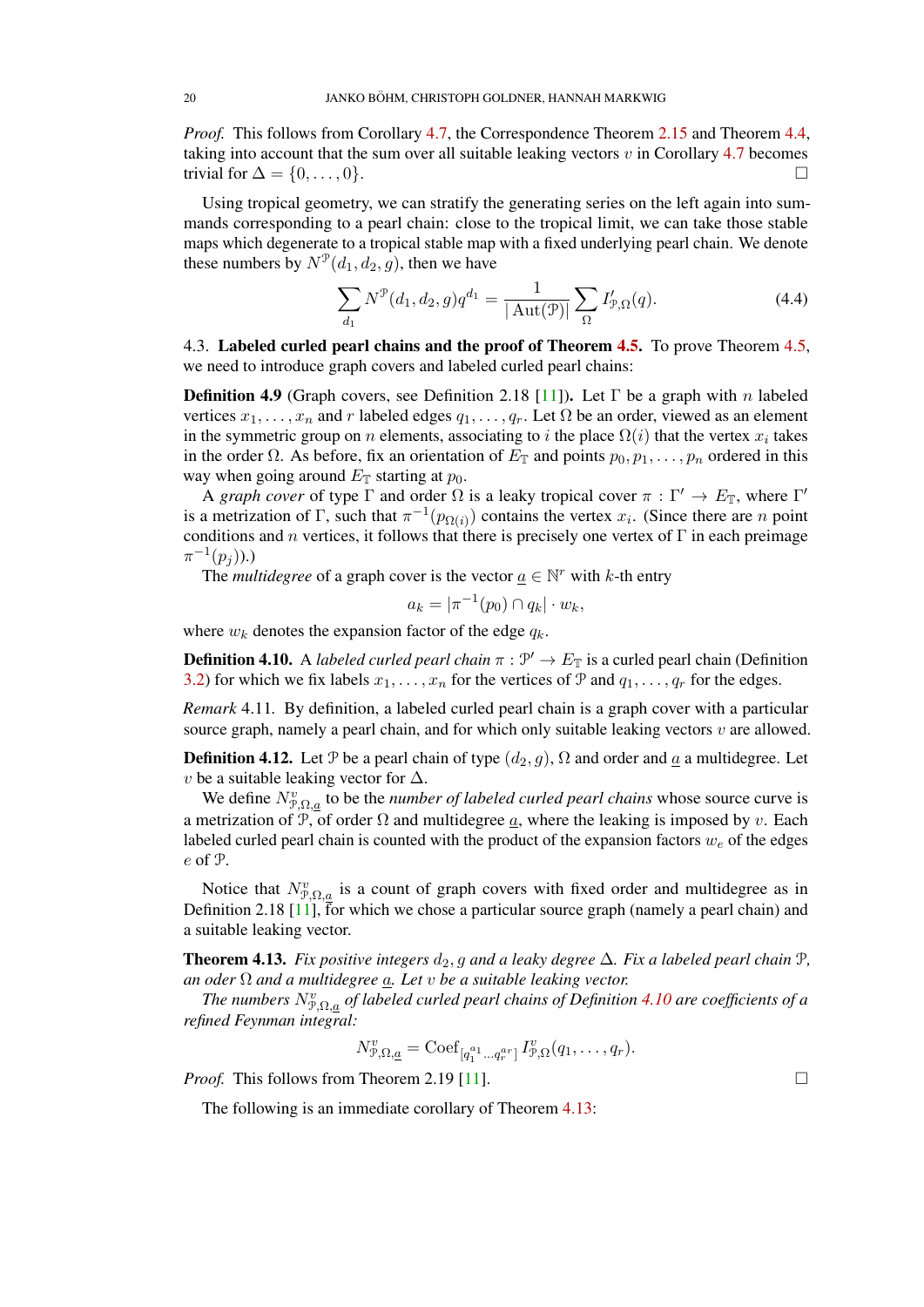<span id="page-20-0"></span>Corollary 4.14. *Fix positive integers*  $d_2$ , g and a leaky degree  $\Delta$ . *Fix a labeled pearl chain*  $\mathcal{P}$ , *an oder* Ω *and a multidegree* a*. Let* v *be a suitable leaking vector.*

*The generating series of the numbers of labeled curled pearl chains (see Definition [4.10\)](#page-19-0) equals a refined Feynman integral:*

$$
\sum_{\underline{a}\in\mathbb{N}^r} N^v_{\mathcal{P},\Omega,\underline{a}}q_1^{a_1}\cdot\ldots\cdot q_r^{a_r}=I^v_{\mathcal{P},\Omega}(q_1,\ldots,q_r).
$$

*Proof of Theorem [4.5.](#page-18-1)* The equality of the generating series and the sum of Feynman integrals now follows from Corollary [4.14](#page-20-0) by summing over all pearl chains  $P$  of type  $(d_2, g)$  and leaking  $\Delta$ , and over all suitable leaking vectors v, setting the  $q_k$  equal to q again for all k and keeping track of automorphisms (as in the proof of Theorem 2.14 using Theorem 2.20 in  $[10]$ ).

<span id="page-20-2"></span>**Example 4.15.** Let  $\underline{a} = (1, 0, 0, 1)$  be a multidegree and let v be zero, i.e. there is no leaking. Fix points  $p_0, \ldots, p_4$  on  $E_{\mathbb{T}}$  and let  $\Omega$  be the order associated to the identity in the permutation group of 4 elements. We want to determine  $N_{\mathcal{P},\Omega,\underline{a}}^v$ , where  $\mathcal P$  and its labels are depicted on the left in the figure below. Using Figure [6](#page-13-0) from Example [3.4,](#page-13-1) we can see that the only labeled curled pearl chain of multidegree  $(1, 0, 0, 1)$  and order  $\Omega$  is the one shown on the right below. The gray dots indicate the preimages of  $p_0 \text{ }\in E_{\mathbb{T}}$ . Since this labeled curled pearl chain has multiplicity 1, we have  $N_{\mathcal{P},\Omega,\underline{a}}^{v} = 1$ .



Using Theorem [4.13,](#page-19-1) we can verify this count.

Example 4.16. We want to provide a lager example illustrating Theorem [4.13.](#page-19-1) First of all, fix the following data: we consider no leaking, the pearl chain  $P$  (which is of genus 2) is shown below (see Figure [8\)](#page-20-1), the order  $\Omega$  corresponds to the identical permutation and the total degree d should be 3. First, we want to determine the left hand side of Theorem [4.13](#page-19-1) for the given input data, i.e.  $\sum_{\underline{a}} N_{\mathcal{P},\Omega,\underline{a}}$ , where the sum goes over all  $\underline{a}$  contributing to a total degree of 3. After that, we calculate the refined Feynman integral on the right hand side and compare its coefficients to the combinatorial count of labeled pearl chains from before.



<span id="page-20-1"></span>FIGURE 8. Left: a pearl chain P. Right: P with labels.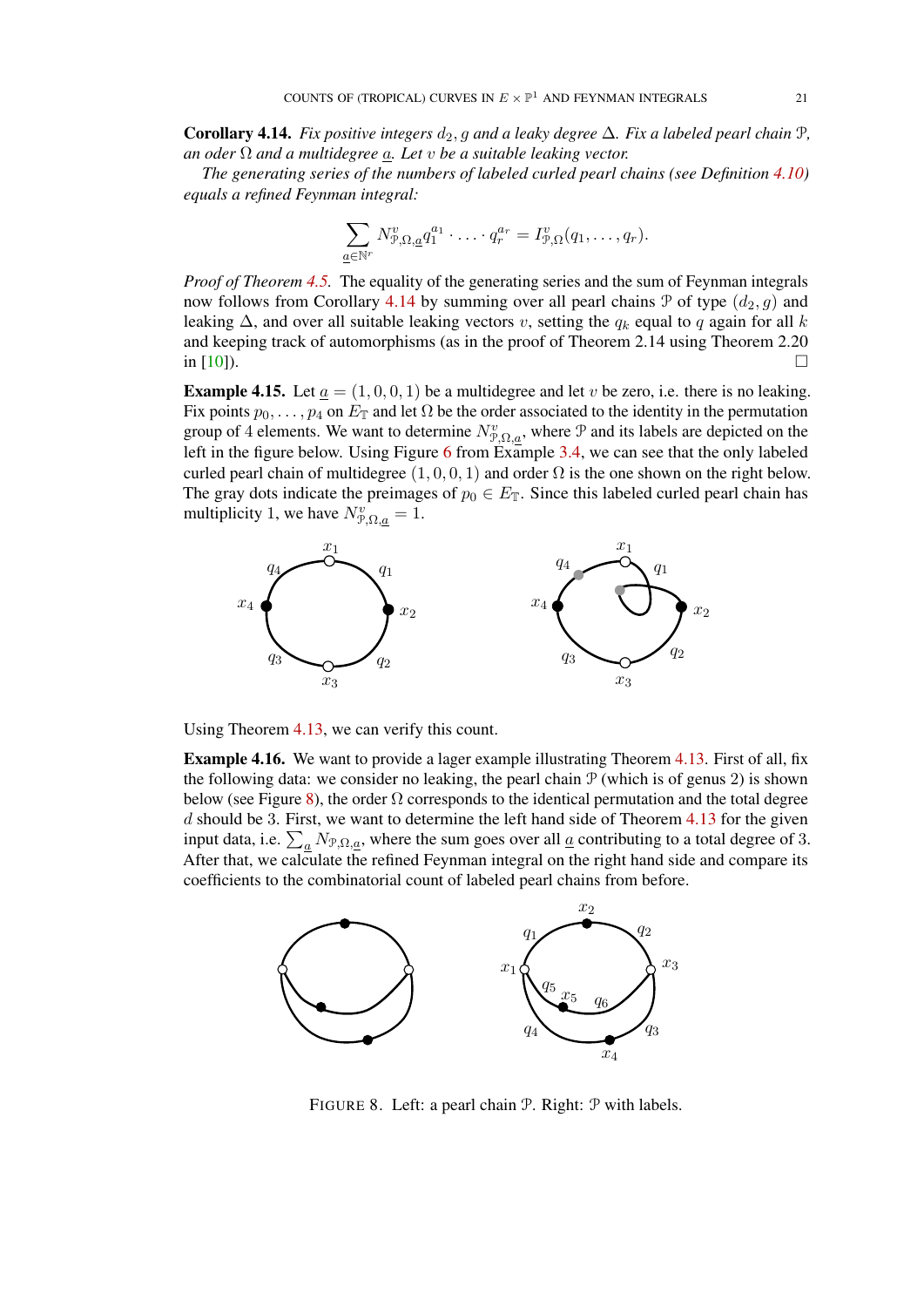

FIGURE 9. Curled pearl chains and their contributions to the refined Feynman integral.

Since we fixed an order  $\Omega$ , we should label the pearl chain's vertices and edges (see Figure [8\)](#page-20-1) before curling them. In Figure [9](#page-21-1) we determine  $\sum_{\underline{a}} N_{\mathcal{P},\Omega,\underline{a}}$ . Figure 9 shows schematic representations of labeled curled pearl chains: we suppress the elliptic curve  $E_{\mathbb{T}}$  and only show the source curve of each cover. The labels of the source curve are also suppressed, but can easily be seen from comparing Figure [9](#page-21-1) to Figure [8.](#page-20-1) Each curled pearl chain contributes with the product of its source curve's edge expansion factors (the edge expansion factors not equal to 1 are shown in Figure [9\)](#page-21-1), thus  $\sum_{\underline{a}} N_{\mathcal{P}, \Omega, \underline{a}} = 96$ .

The sum of the refined Feynman integral's terms that are of degree 3 is  $40q_4^2q_5 + 40q_4q_5^2 +$  $4q_4q_5q_6 + 4q_3q_4q_5 + 4q_3q_5^2 + 4q_4^2q_6$ , which makes 96q if we choose  $q_1 = \cdots = q_4 = q$ , i.e. we obtained exactly the coefficient which we expected from our combinatorial count. The contributions of each term can directly be seen from our curled pearl chains. We wrote these contributions under each curled pearl chain in Figure [9.](#page-21-1)

## <span id="page-21-1"></span>5. QUASIMODULARITY

<span id="page-21-0"></span>Following the study of quasimodularity for generating series of Gromov-Witten invariants of an elliptic curve, Oberdieck and Pixton conjecture a quasimodularity statement for cyclevalued generating series of Gromov-Witten invariants of elliptic fibrations (Conjecture A [\[38\]](#page-25-0)), which they prove for the case of products  $E \times B$  (Corollary 2). Quasimodularity behavior is useful because the asymptotics of the generating function becomes controllable. Quasimodularity of generating series of covers is a phenomenon studied beyond the case mentioned before, other important cases are generating functions of pillowcase covers [\[20\]](#page-24-25) or generating functions of numbers of covers of an elliptic curve with fixed ramifications with respect to the parity of the pullback of the trivial theta characteristic [\[21\]](#page-24-26).

A series in q is *quasimodular* if and only if it is in the polynomial ring generated by the three *Eisenstein series*  $E_2$ ,  $E_4$  and  $E_6$  [\[30\]](#page-24-1). The *weight* of a quasimodular form refers to its degree when viewed as a polynomial in the Eisenstein series. A series is called a quasimodular form of weight  $w$  if it is a homogeneous polynomial of degree  $w$  in the Eisenstein series, and it is called a quasimodular form of mixed weight if it is a non-homogeneous polynomial in the Eisenstein series.

Our Equation [\(1.1\)](#page-0-0) (see also Theorem [4.5,](#page-18-1) Corollary [4.7](#page-18-2) and Corollary [4.8\)](#page-18-0) hands us a new way to study quasimodularity by making use of Feynman integrals: the quasimodularity (of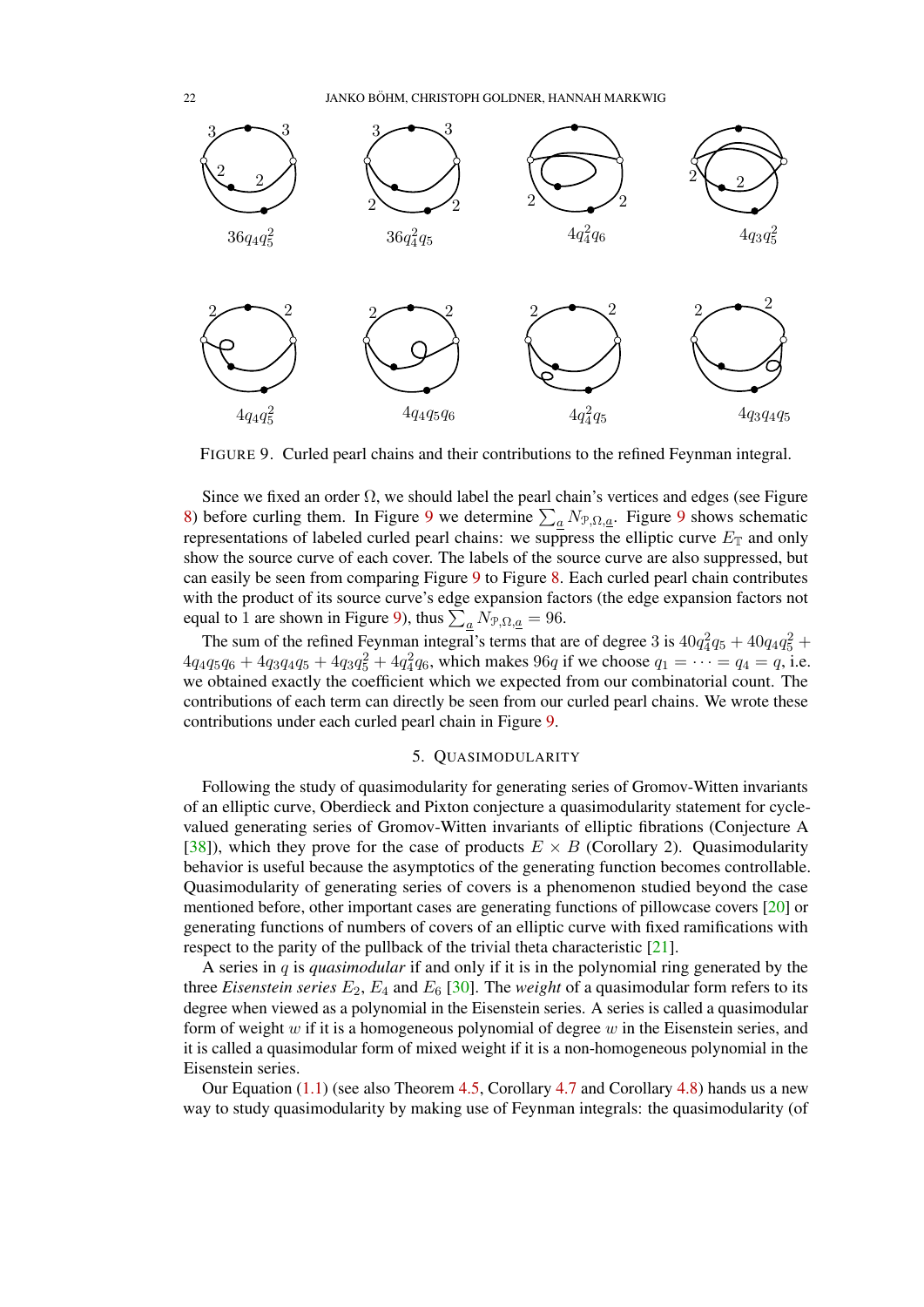mixed weight) of a summand  $I_p$  for a fixed graph  $\mathcal P$  can be deduced from the recent study of quasimodularity for graph sums in [\[26\]](#page-24-27).

When passing to the tropical limit, the summands  $I_p$  obtain a meaning as summands of the generating series corresponding to a fixed pearl chain:

*Remark* 5.1. Fix positive integers  $d_2$ , g, and a pearl chain  $P$  of type  $(d_2, g)$ . Then the following generating series coincide:

- the generating series of Gromov-Witten invariants of  $E \times \mathbb{P}^1$  of bidegree  $(d_1, d_2)$  and genus  $q$  which correspond to a fixed pearl chain  $P$  close to the tropical limit,
- the generating series of tropical stable maps to  $E_{\mathbb{T}} \times \mathbb{P}_{\mathbb{T}}^1$  of bidegree  $(d_1, d_2)$  and genus  $g$  with fixed underlying pearl chain  $P$ ,
- the generating series of curled pearl chains of type  $(d_2, g)$  without leaking with fixed underlying pearl chain P:

<span id="page-22-0"></span>
$$
\sum_{d_1} N_{(d_1, d_2, g)}^{\mathcal{P}} q^{d_1} = \sum_{d_1} N_{(d_1, d_2, g)}^{\text{trop}, \mathcal{P}} q^{d_1} = \sum_{d_1} N_{(d_1, d_2, g)}^{\text{pearl}, \mathcal{P}} q^{d_1} \tag{5.1}
$$

By Section [4,](#page-16-0) the series in Equation [\(5.1\)](#page-22-0) equal a sum of Feynman integrals

$$
\frac{1}{|\operatorname{Aut}(\mathcal{P})|} \sum_{\Omega} I'_{\mathcal{P},\Omega}(q) = \frac{1}{|\operatorname{Aut}(\mathcal{P})|} \sum_{\Omega} I_{\mathcal{P},\Omega}(q).
$$

<span id="page-22-1"></span>**Theorem 5.2.** *Fix positive integers*  $d_2$ , g and a pearl chain  $P$  of type  $(d_2, g)$ . Each summand IP,Ω(q) *corresponding to an order* Ω *in the generating series [\(5.1\)](#page-22-0) is a quasimodular forms of mixed weight at most*  $4(d_2 + q - 1)$ *.* 

This follows from Theorem 1.1 resp. Theorem 6.1 in  $[26]$ . These results imply that each summand  $I_{\mathcal{P},\Omega}(q)$  corresponding to an order  $\Omega$  is a quasimodular form of mixed weight at most  $2r$ , where r is the number of edges of  $\mathcal{P}$ . Note that r equals two times the number of back vertices of P (which is by definition  $d_2 + g - 1$ ) because black vertices are 2-valent and no black vertex is adjacent to a black vertex.

As a consequence, the generating series which is the sum of the ones in Equation [\(5.1\)](#page-22-0), summing over all pearl chains  $P$ , is a quasimodular form:

<span id="page-22-2"></span>Corollary 5.3. Let  $d_2$ , g be positive integers. Then the generating series of Gromov-Witten invariants of  $E\times\mathbb{P}^1$  (resp. of tropical stable maps to  $E_{\mathbb{T}}\times\mathbb{P}^1_{\mathbb{T}}$  of bidegree  $(d_1,d_2)$  and genus g, resp. of curled pearl chains of type  $(d_2, g)$ )

$$
\sum_{d_1} N_{(d_1, d_2, g)} q^{d_1} = \sum_{d_1} N_{(d_1, d_2, g)}^{\text{trop}} q^{d_1} = \sum_{d_1} N_{(d_1, d_2, g)}^{\text{pearl}} q^{d_1}
$$

*is a quasimodular form of mixed weight at most*  $4(d_2 + g - 1)$ *.* 

*Proof.* This follows from the quasimodularity of each summand corresponding to a pearl chain P and an order  $\Omega$  as considered in Theorem [5.2](#page-22-1) above. The maximal weight arises because a pearl chain of type  $(d_2, g)$  has  $2(d_2 + g - 1)$  edges, where  $d_2 + g - 1$  is the number of black vertices.

In the following, we give an example illustrating Corollary [5.3](#page-22-2) which states that the series  $\sum_{d_1} N^{\rm{pearl}}_{(d_1, d)}$  $\sum_{(d_1, d_2, g)} q^{d_1}$  is a quasimodular form. Recall that  $\sum_{d_1} N_{(d_1, d_2)}^{\text{pearl}}$  $\prod_{(d_1,d_2,g)}^{ \text{pearl}} q^{d_1}$  is stratified as a sum  $\frac{d}{dx}$  over orders  $\Omega$ . We observe that for some input data each of these strata contributes with a summand that is a quasimodular form of mixed weight, but the sum over all orders yields a homogeneous quasimodular form.

This is in accordance with the situation of generating series of Hurwitz numbers, where each summand is quasimodular of mixed weight, but the whole sum is homogeneous [\[26\]](#page-24-27).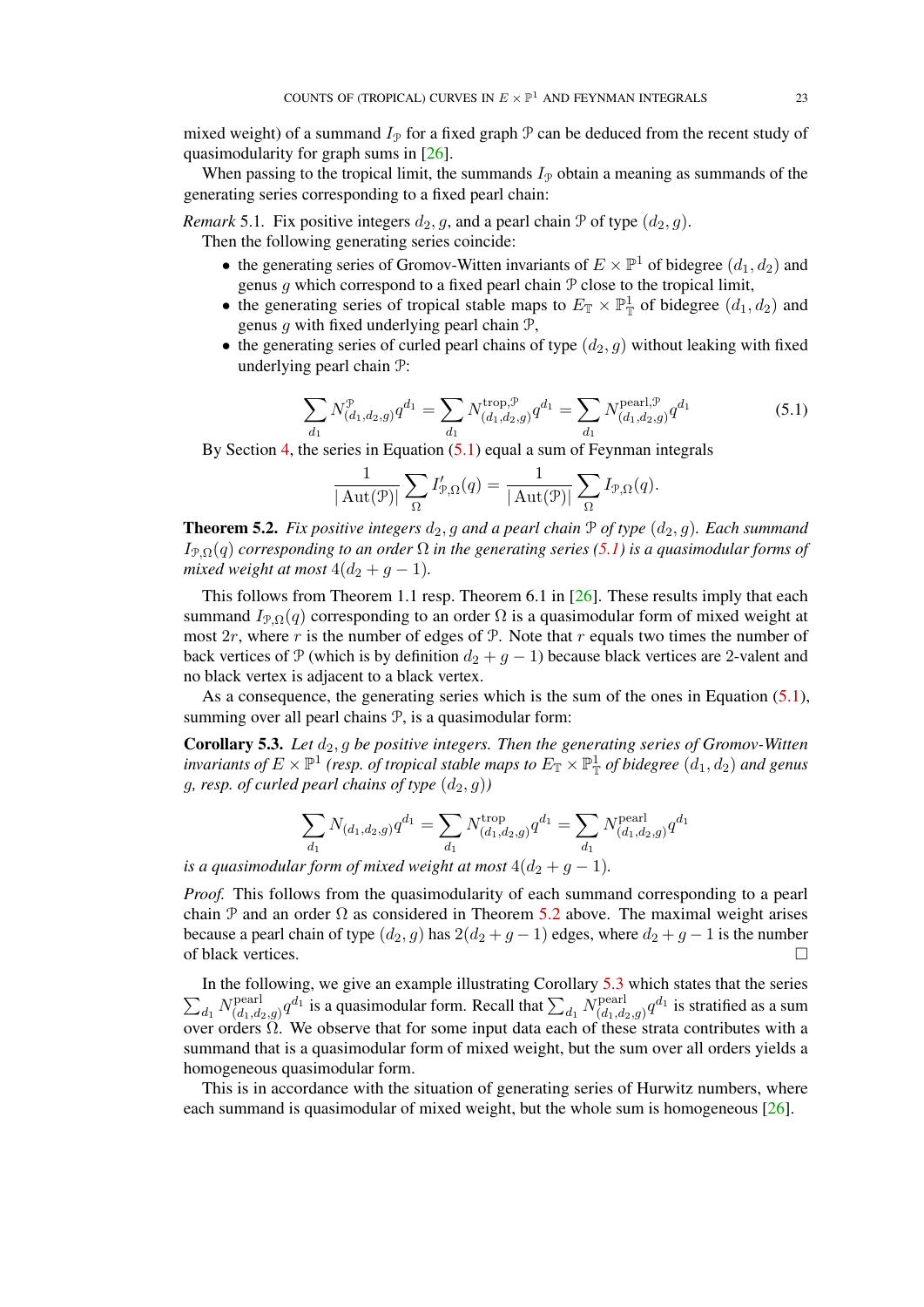<span id="page-23-7"></span>**Example 5.4.** We choose  $d_2 = 2$  and  $g = 1$ . Hence there is only one pearl chain P contributing to  $\sum_{d_1} N^{\rm{pearl}}_{(d_1, d)}$  $\int_{(d_1,d_2,g)}^{(\text{pearl})} q^{d_1}$ , namely the one shown in Example [4.15.](#page-20-2) Using Corollary [4.14,](#page-20-0) we can calculate the generating series for our pearl chain  $\mathcal P$  and any order  $\Omega$  in terms of refined Feynman integrals. We observe that there are 8 orders  $\Omega$  (the elements of the symmetry group  $D_4 = \{(), (1, 2, 3, 4), (1, 3), (2, 4), (1, 4, 3, 2), (2, 4), (1, 3), (1, 2), (3, 4), (1, 4), (2, 3)\}$  of the square) which all lead to the same generating series

$$
g_1 := \dots 15092q^{11} + 13560q^{10} + 7701q^9 + 5680q^8 + 2520q^7 + 1872q^6 + 670q^5
$$
  
+ 344q<sup>4</sup> + 92q<sup>3</sup> + 20q<sup>2</sup> + q,

which is a quasimodular form of mixed weight since it can be expressed in Eisenstein series as

$$
g_1 = -\frac{1}{1080} E_6(q) + \frac{1}{1080} E_2(q) E_4(q) + \frac{1}{6912} E_4^2(q) - \frac{1}{2592} E_2(q) E_6(q) + \frac{1}{3456} E_2^2(q) E_4(q) - \frac{1}{20736} E_2^4(q).
$$

Moreover, we observe that the remaining 16 orders all lead to the same generating series

$$
g_2 := \dots 440q^{11} + 2220q^{10} + 888q^9 + 1000q^8 + 112q^7 + 360q^6 + 40q^5 + 52q^4
$$
  
+  $8q^3 + 2q^2$ ,

which is also a quasimodular form of mixed weight since it can be expressed in Eisenstein series as

$$
g_2 = \frac{1}{2160} E_6(q) - \frac{1}{2160} E_2(q) E_4(q) + \frac{1}{6912} E_4^2(q) - \frac{1}{2592} E_2(q) E_6(q) + \frac{1}{3456} E_2^2(q) E_4(q) - \frac{1}{20736} E_2^4(q).
$$

Taking the sum, we obtain that the generating series

$$
\sum_{d_1} N_{(d_1,2,1)}^{\text{pearl}} q^{d_1} = 8g_1 + 16g_2
$$
  
=  $\frac{1}{288} E_4^2(q) - \frac{1}{108} E_2(q) E_6(q) + \frac{1}{144} E_2^2(q) E_4(q) - \frac{1}{864} E_2^4(q)$ 

which is a homogeneous quasimodular form of weight 8.

The observations from Example [5.4](#page-23-7) are true in general, which follows from the study of Oberdieck and Pixton (Theorem 7, Appendix A, [\[38\]](#page-25-0)):

<span id="page-23-0"></span>**Theorem 5.5.** Fix positive integers  $d_2$ , g and a pearl chain  $\mathcal{P}$  of type  $(d_2, g)$ . Let r be the number of edges of P. Then the generating series  $\sum_{d_1} N^{\mathrm{trop}, \mathcal{P}}_{(d_1, d_2)}$  $\frac{\text{trop}, \mathcal{P}}{(d_1, d_2, g)} q^{d_1}$  *obtained for a fixed pearl chain as the sum of the contributions over all orders is a homogeneous quasimodular form of weight*  $4(d_2 + q - 1)$ *.* 

### **REFERENCES**

- <span id="page-23-6"></span>[1] Omid Amini, Matthew Baker, Erwan Brugalle, and Joseph Rabinoff. Lifting harmonic morphisms I: metrized ´ complexes and Berkovich skeleta. *Research in the Mathematical Sciences*, 2(1):52, 2015.
- <span id="page-23-2"></span>[2] Federico Ardila and Florian Block. Universal polynomials for Severi degrees of toric surfaces. *Adv. Math.*, 237:165–193, 2013.
- <span id="page-23-1"></span>[3] Federico Ardila and Erwan Brugallé. The double Gromov-Witten invariants of Hirzebruch surfaces are piecewise polynomial. *Int. Math. Res. Not. IMRN*, (2):614–641, 2017.
- <span id="page-23-4"></span>[4] Kai Behrend. Gromov-Witten invariants in algebraic geometry. *Invent. Math.*, 127(3):601–617, 1997.
- <span id="page-23-5"></span>[5] Kai Behrend and Barbara Fantechi. The intrinsic normal cone. *Invent. Math.*, 128:45–88, 1997.
- <span id="page-23-3"></span>[6] Benoît Bertrand, Erwan Brugallé, and Grigory Mikhalkin. Tropical Open Hurwitz numbers. Rend. Semin. *Mat. Univ. Padova*, 125:157–171, 2011.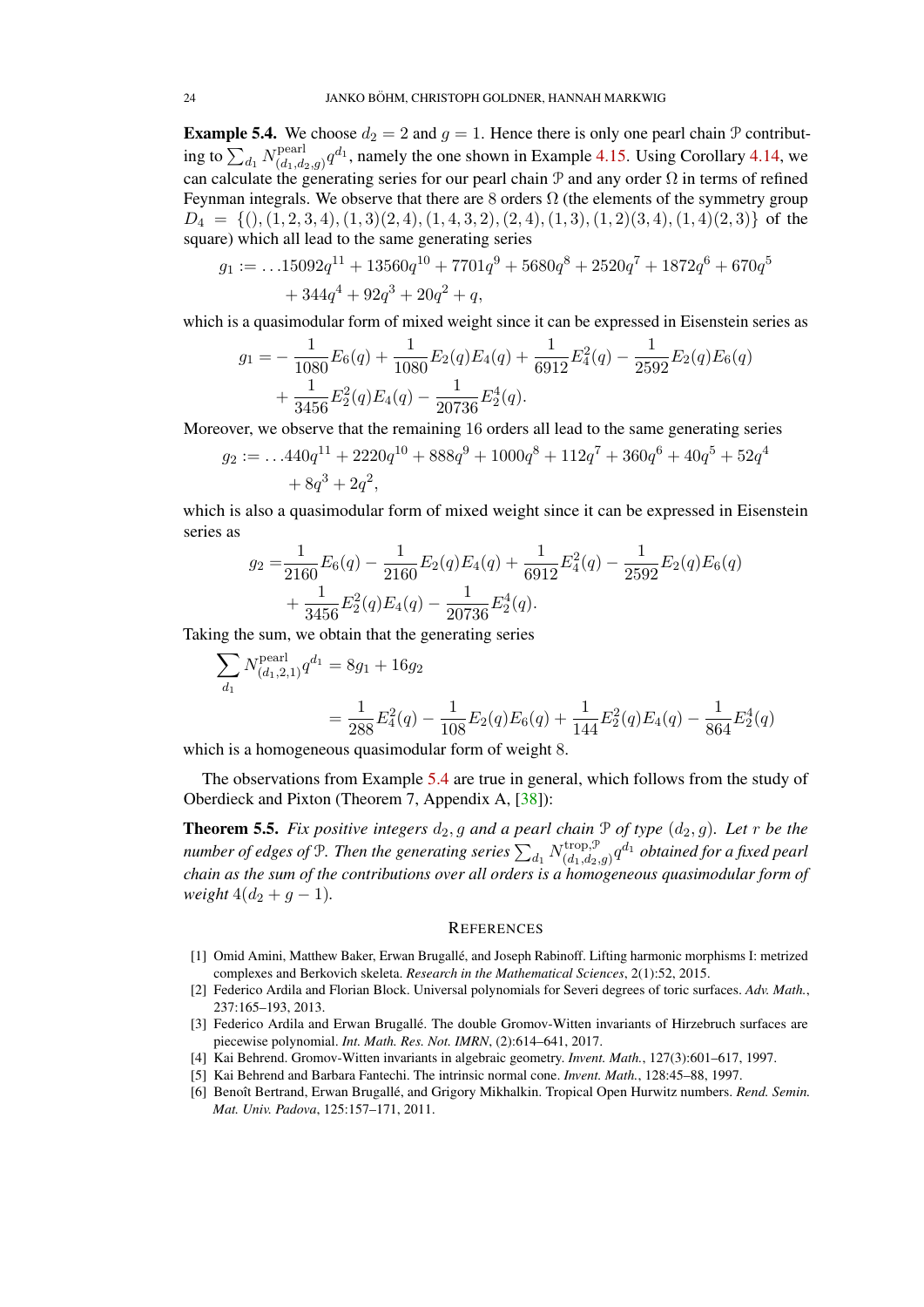- <span id="page-24-2"></span>[7] Benoît Bertrand, Erwan Brugallé, and Grigory Mikhalkin. Genus 0 characteristic numbers of tropical projective plane. *Compos. Math.*, 150(1):46–104, 2014. arXiv:1105.2004.
- <span id="page-24-9"></span>[8] Florian Block and Lothar Göttsche. Fock spaces and refined Severi degrees. *Int. Math. Res. Not. IMRN*, (21):6553–6580, 2016.
- <span id="page-24-3"></span>[9] Florian Block and Lothar Göttsche. Refined curve counting with tropical geometry. *Compos. Math.*, 152(1):115–151, 2016.
- <span id="page-24-17"></span>[10] Janko Bohm, Kathrin Bringmann, Arne Buchholz, and Hannah Markwig. Tropical mirror symmetry for ¨ elliptic curves. *J. Reine Angew. Math.*, 732:211–246, 2017.
- <span id="page-24-11"></span>[11] Janko Böhm, Christoph Goldner, and Hannah Markwig. Tropical mirror symmetry in dimension 1. Preprint, arXiv:1809.10659, 2018.
- <span id="page-24-4"></span>[12] Erwan Brugallé. Floor diagrams relative to a conic, and GW-W invariants of del Pezzo surfaces. *Adv. Math.*, 279:438–500, 2015.
- <span id="page-24-7"></span>[13] Erwan Brugallé and Grigory Mikhalkin. Enumeration of curves via floor diagrams. C. R. Math. Acad. Sci. *Paris*, 345(6):329–334, 2007.
- <span id="page-24-24"></span>[14] Erwan Brugallé and Grigory Mikhalkin. Floor decompositions of tropical curves: the planar case. *Proceedings of the 15th Gökova Geometry-Topology Conference*, pages 64–90, 2008. arXiv:0812.3354.
- <span id="page-24-15"></span>[15] Renzo Cavalieri, Paul Johnson, and Hannah Markwig. Tropical Hurwitz numbers. *J. Algebr. Comb.*, 32(2):241– 265, 2010. arXiv:0804.0579.
- <span id="page-24-5"></span>[16] Renzo Cavalieri, Paul Johnson, Hannah Markwig, and Dhruv Ranganathan. Counting curves on toric surfaces: tropical geometry and the Fock space. Preprint, arXiv:1706.05401.
- <span id="page-24-12"></span>[17] Renzo Cavalieri, Paul Johnson, Hannah Markwig, and Dhruv Ranganathan. A graphical interface for the Gromov–Witten theory of curves. In *Algebraic geometry: Salt Lake City 2015*, volume 97 of *Proc. Sympos. Pure Math.*, pages 139–167. Amer. Math. Soc., Providence, RI, 2018.
- <span id="page-24-10"></span>[18] Yaim Cooper and Rahul Pandharipande. A Fock space approach to Severi degrees. *Proc. Lond. Math. Soc. (3)*, 114(3):476–494, 2017.
- <span id="page-24-0"></span>[19] Robbert Dijkgraaf. *The moduli space of curves*, volume 129 of *Progr. Math.*, chapter Mirror symmetry and elliptic curves, pages 149–163. Birkhäuser Boston, 1995.
- <span id="page-24-25"></span>[20] Alex Eskin and Andrei Okounkov. Pillowcases and quasimodular forms. In *Algebraic geometry and number theory*, volume 253 of *Progr. Math.*, pages 1–25. Birkhäuser Boston, Boston, MA, 2006.
- <span id="page-24-26"></span>[21] Alex Eskin, Andrei Okounkov, and Rahul Pandharipande. The theta characteristic of a branched covering. *Adv. Math.*, 217(3):873–888, 2008.
- <span id="page-24-8"></span>[22] Sergey Fomin and Grigory Mikhalkin. Labeled floor diagrams for plane curves. *J. Eur. Math. Soc.*, 12(6):1453– 1496, 2010. arXiv:0906.3828.
- <span id="page-24-22"></span>[23] Andreas Gathmann and Hannah Markwig. The Caporaso-Harris formula and plane relative Gromov-Witten invariants in tropical geometry. *Math. Ann.*, 338:845–868, 2007. arXiv:math.AG/0504392.
- [24] Andreas Gathmann and Hannah Markwig. The numbers of tropical plane curves through points in general position. *J. reine angew. Math.*, 602:155–177, 2007. arXiv:math.AG/0504390.
- <span id="page-24-23"></span>[25] Andreas Gathmann and Hannah Markwig. Kontsevich's formula and the WDVV equations in tropical geometry. *Adv. Math.*, 217:537–560, 2008. arXiv:math.AG/0509628.
- <span id="page-24-27"></span>[26] Elise Goujard and Martin Möller. Counting Feynman-like graphs: Quasimodularity and Siegel-Veech weight. arXiv:1609.01658, to appear in JEMS, 2016.
- <span id="page-24-16"></span>[27] Mark Gross. Mirror Symmetry for  $\mathbb{P}^2$  and tropical geometry. Adv. Math., 224(1):169-245, 2010. arXiv:0903.1378.
- <span id="page-24-13"></span>[28] Mark Gross and Bernd Siebert. Mirror Symmetry via logarithmic degeneration data I. *J. Differential Geom.*, 72:169–338, 2006. arXiv:math.AG/0309070.
- <span id="page-24-14"></span>[29] Mark Gross and Bernd Siebert. Mirror Symmetry via logarithmic degeneration data II. *J. Algebraic Geom.*, 19(4):679–780, 2010. arXiv:0709.2290.
- <span id="page-24-1"></span>[30] Masanobu Kaneko and Don Zagier. *The moduli space of curves*, volume 129 of *Progr. Math.*, chapter A generalized Jacobi theta function and quasimodular forms., pages 149–163. Birkhäuser Boston, 1995.
- <span id="page-24-21"></span>[31] Jun Li. Stable morphisms to singular schemes and relative stable morphisms. *J. Diff. Geom.*, 57(3):509–578, 2001.
- <span id="page-24-6"></span>[32] Jun Li. A degeneration formula of GW-invariants. *J. Diff. Geom.*, 60:199–293, 2002.
- <span id="page-24-19"></span>[33] Si Li. BCOV theory on the elliptic curve and higher genus mirror symmetry. Preprint, arXiv:1112.4063, 2011.
- <span id="page-24-20"></span>[34] Si Li. *Calabi-Yau Geometry and Higher Genus Mirror Symmetry*. ProQuest LLC, Ann Arbor, MI, 2011. Thesis (Ph.D.)–Harvard University.
- <span id="page-24-18"></span>[35] Travis Mandel and Helge Ruddat. Descendant log Gromov–Witten invariants for toric varieties and tropical curves. arXiv:1612.02402, 2016.